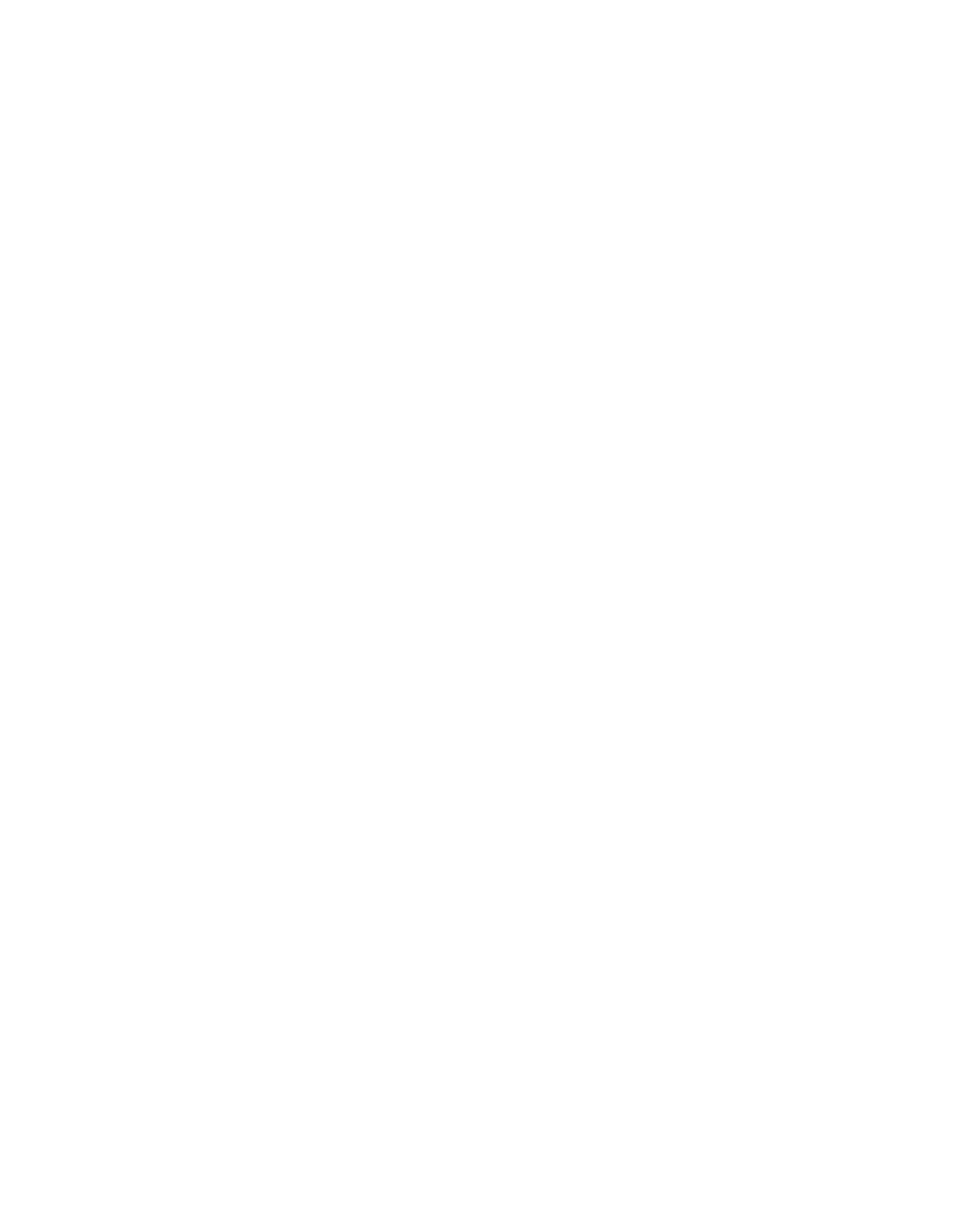## **MITIGATION MONITORING AND REPORTING PROGRAM**

This Mitigation, Monitoring and Reporting Program (MMRP) has been prepared pursuant to the CEQA Guidelines, which state:

"When adopting a mitigated negative declaration, the lead agency shall also adopt a program for reporting on or monitoring the changes which it has either required in the project or made a condition of approval to mitigate or avoid significant environmental effects" (§15074(d)) and;

"The Lead Agency may choose whether its program will monitor mitigation, report on mitigation, or both. "Reporting" generally consists of a written compliance review that is presented to the decision-making body or authorized staff person. A report may be required at various stages during project implementation or upon completion of the mitigation measure. "Monitoring" is generally an ongoing or periodic process of project oversight. There is often no clear distinction between monitoring and reporting and the program best suited to ensuring compliance in any given instance will usually involve elements of both." (§15097 (c))

The table beginning on the next page list the impacts, mitigation measures, and timing of the mitigation measure (when the measure will be implemented) related to the Cartan Field Stormwater Capture Project. All mitigation measures listed here will be implemented by the Town, or by the Town's appointees.

According to CEQA Guidelines section 15126.4 (a) (2), "Mitigation measures must be fully enforceable through permit conditions, agreements, or other legally-binding instruments. In the case of the adoption of a plan, policy, regulation, or other public project, mitigation measures can be incorporated into the plan, policy, regulation, or project design." Therefore, all mitigation measures as listed in this MMRP will be adopted by the Town of Atherton when the project is approved.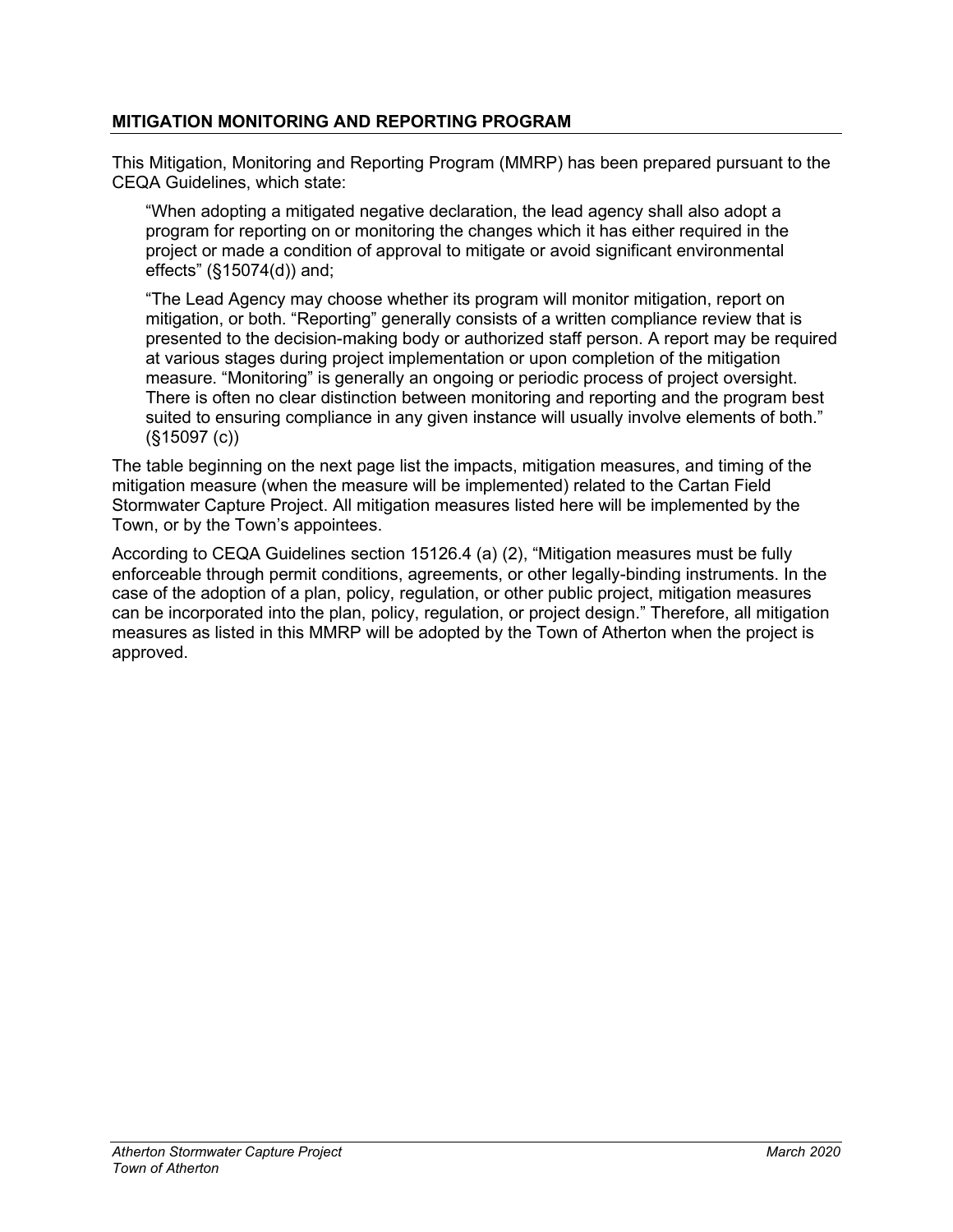*This page intentionally left blank.*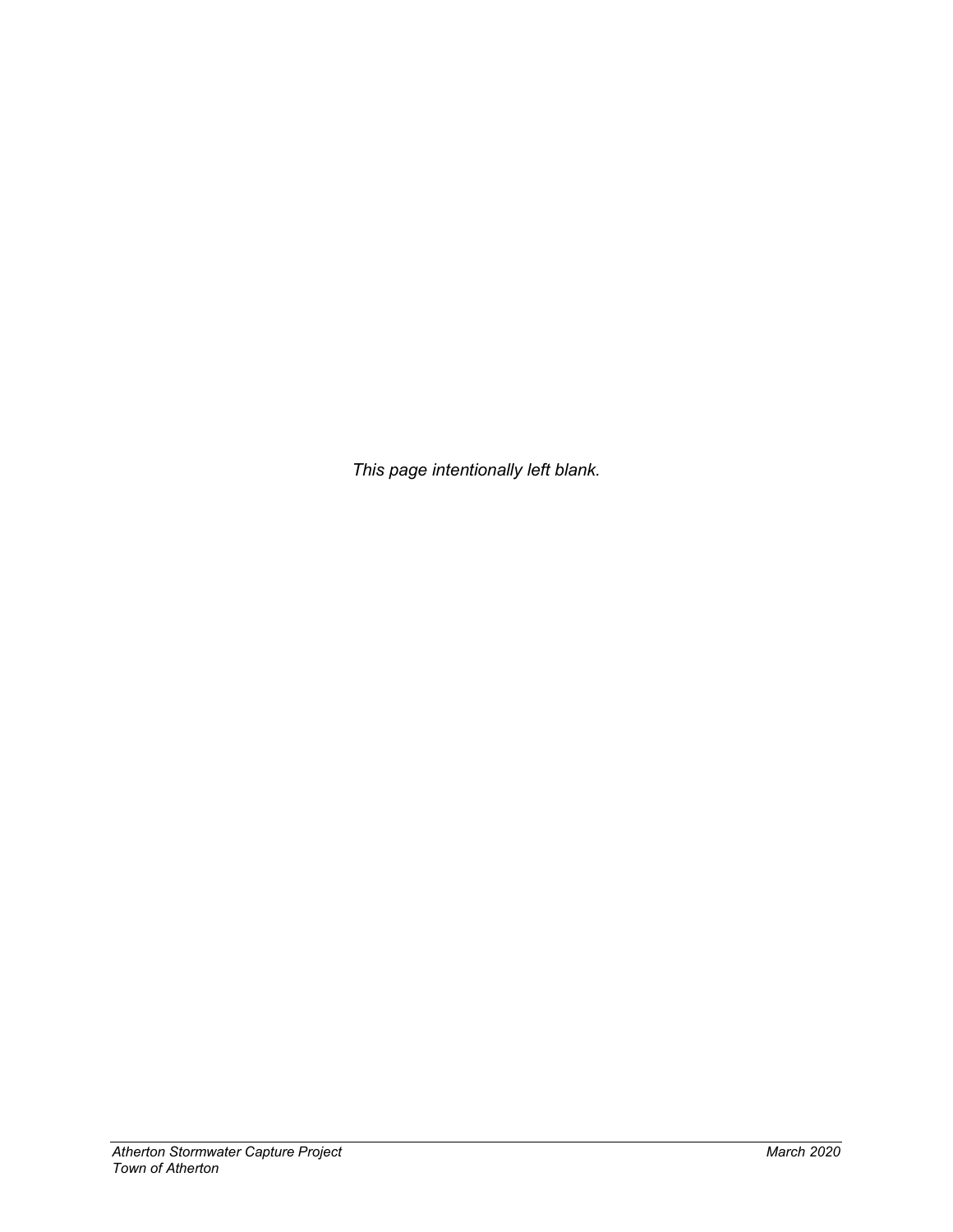| <b>Impact</b>                                                                              | <b>Mitigation Measure</b>                                                                                                                                                                                                                                                                                                      | Implementation<br>and Timing                                                                  | <b>Monitoring</b><br><b>Responsibility</b>                                                                                         |
|--------------------------------------------------------------------------------------------|--------------------------------------------------------------------------------------------------------------------------------------------------------------------------------------------------------------------------------------------------------------------------------------------------------------------------------|-----------------------------------------------------------------------------------------------|------------------------------------------------------------------------------------------------------------------------------------|
| Impact AIR-1:<br>Project construction<br>could result in<br>significant dust<br>emissions. | Mitigation Measure AIR-1: To reduce fugitive dust that would be<br>generated during project construction activities, the Town would require<br>Town staff and/or its designated contractors, contractor's representatives,<br>or other appropriate personnel to implement the following BAAQMD basic<br>dust control measures. | Implementation:<br>The Town shall<br>include these<br>measures on all<br>appropriate bid,     | <b>Monitoring: The</b><br>Town shall<br>review all<br>appropriate bid,<br>contract, and                                            |
|                                                                                            | Water all exposed surfaces (e.g., staging areas, soil piles, graded<br>areas, and unpaved access roads) two times per day during<br>construction and adequately wet demolition surfaces to limit visible<br>dust emissions.                                                                                                    | contract, and<br>engineering and<br>site plan (e.g.,<br>building, grading,<br>and improvement | engineering and<br>site plan<br>documents for<br>inclusion of dust<br>control                                                      |
|                                                                                            | Cover all haul trucks transporting soil, sand, or other loose materials<br>off the project site.                                                                                                                                                                                                                               | plans)<br>documents.                                                                          | measures.                                                                                                                          |
|                                                                                            | Use wet power vacuum street sweepers at least once per day to<br>$\bullet$<br>remove all visible mud or dirt track-out onto adjacent public roads<br>(dry power sweeping is prohibited) during construction of the<br>proposed project.                                                                                        | <b>Timing: During</b><br>construction<br>activities.                                          | $Initials: \_\_$<br>Date: and the state of the state of the state of the state of the state of the state of the state of the state |
|                                                                                            | Vehicle speeds on unpaved roads/areas shall not exceed 15 miles<br>per hour.                                                                                                                                                                                                                                                   |                                                                                               |                                                                                                                                    |
|                                                                                            | Complete all areas to be paved as soon as possible and lay building<br>pads as soon as possible after grading unless seeding or soil binders<br>are used.                                                                                                                                                                      |                                                                                               |                                                                                                                                    |
|                                                                                            | Minimize idling time of diesel-powered construction equipment to five<br>minutes and post signs reminding workers of this idling restriction at<br>access points and equipment staging areas during construction of<br>the proposed project                                                                                    |                                                                                               |                                                                                                                                    |
|                                                                                            | Maintain and properly tune all construction equipment in accordance<br>with manufacturer's specifications and have a CARB-certified visible<br>emissions evaluator check equipment prior to use at the site.                                                                                                                   |                                                                                               |                                                                                                                                    |
|                                                                                            | Post a publicly visible sign with the name and telephone number of<br>the construction contractor and Town staff person to contact<br>regarding dust complaints. This person shall respond and take                                                                                                                            |                                                                                               |                                                                                                                                    |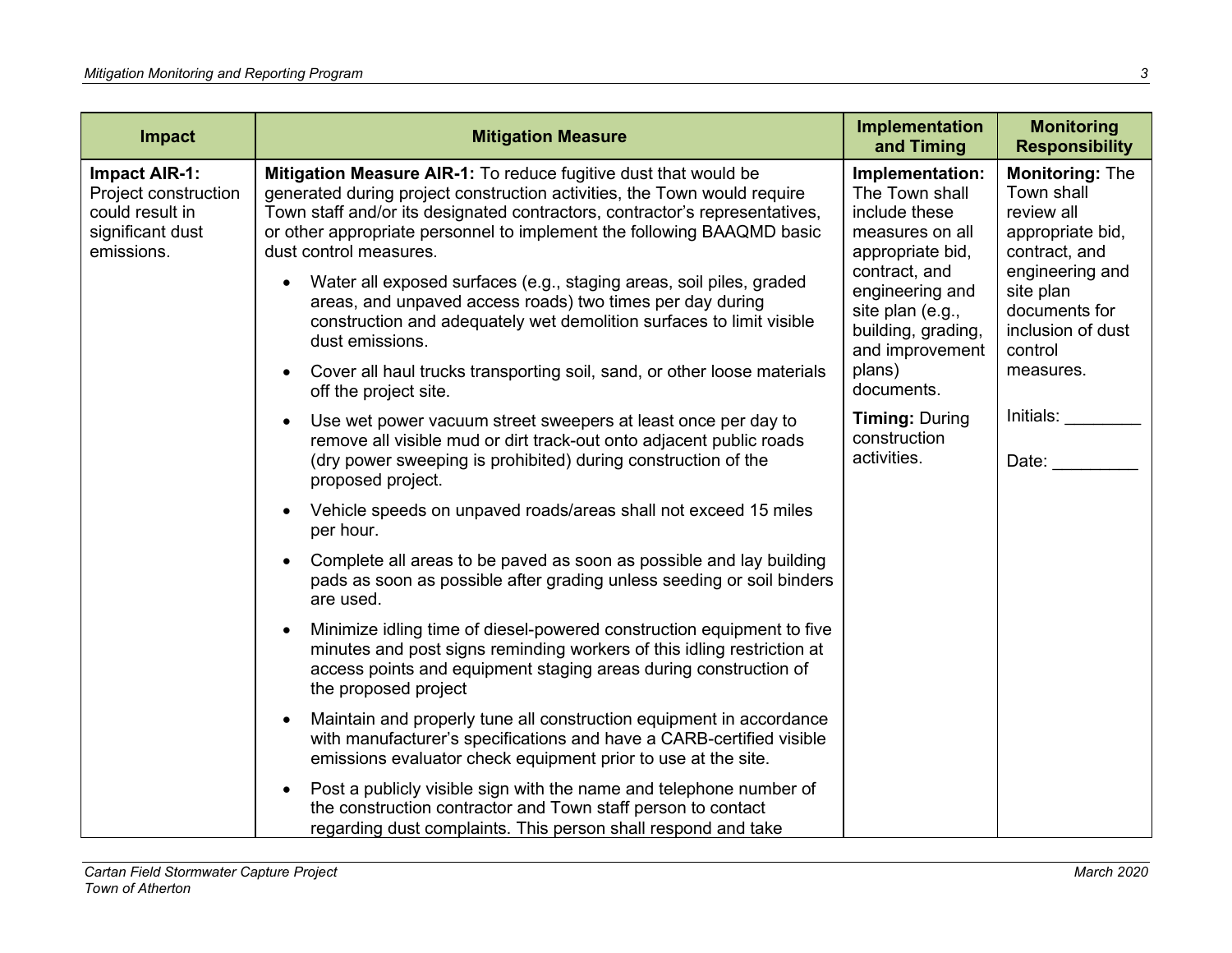| Impact                                                                                                                      | <b>Mitigation Measure</b>                                                                                                                                                                                                                                                                                                                                                                                                                                                                                                                                                                                                                                                                                                                                                                                                                                                                                                                                                                                                                                                                                        | Implementation<br>and Timing                                                                                                                                                                                                                                                 | <b>Monitoring</b><br><b>Responsibility</b>                                                                                                                                                                                                                                                                                                                                              |
|-----------------------------------------------------------------------------------------------------------------------------|------------------------------------------------------------------------------------------------------------------------------------------------------------------------------------------------------------------------------------------------------------------------------------------------------------------------------------------------------------------------------------------------------------------------------------------------------------------------------------------------------------------------------------------------------------------------------------------------------------------------------------------------------------------------------------------------------------------------------------------------------------------------------------------------------------------------------------------------------------------------------------------------------------------------------------------------------------------------------------------------------------------------------------------------------------------------------------------------------------------|------------------------------------------------------------------------------------------------------------------------------------------------------------------------------------------------------------------------------------------------------------------------------|-----------------------------------------------------------------------------------------------------------------------------------------------------------------------------------------------------------------------------------------------------------------------------------------------------------------------------------------------------------------------------------------|
|                                                                                                                             | corrective action within 48 hours. The publicly visible sign shall also<br>include the contact phone number for the Bay Area Air Quality<br>Management District to ensure compliance with applicable<br>regulations.                                                                                                                                                                                                                                                                                                                                                                                                                                                                                                                                                                                                                                                                                                                                                                                                                                                                                             |                                                                                                                                                                                                                                                                              |                                                                                                                                                                                                                                                                                                                                                                                         |
| <b>Impact AIR-2:</b><br>Construction<br>equipment could<br>generate DPM<br>emission in excess<br>of regulatory<br>standards | Mitigation Measure AIR-2: To reduce potential, short-term adverse health<br>risks associated with PM2.5 emissions, including emissions of diesel<br>particulate matter (DPM) generated during project construction activities,<br>the Town shall require Town staff and/or its designated contractors,<br>contractor's representatives, or other appropriate personnel to comply with<br>the following construction equipment restrictions for the proposed project:<br>All construction equipment with a rated power-output of 50<br>$\bullet$<br>horsepower or greater shall meet U.S. EPA and CARB Tier II<br>Standards with Level 3 Diesel Particulate Filters (DPFs), or better.<br>This may be achieved via the use of equipment with engines that<br>have been certified to meet Tier II emission standards with Level 3<br>DPFs installed, or through the use of equipment that has been<br>retrofitted with a CARB-verified diesel emission control strategy (e.g.,<br>oxidation catalyst, particulate filter) capable of reducing exhaust PM<br>emissions to levels that meet Final Tier IV standards. | Implementation:<br>The Town shall<br>include this<br>requirement on<br>all appropriate<br>bid, contract, and<br>engineering and<br>site plan (e.g.,<br>building, grading,<br>and improvement<br>plans)<br>documents.<br><b>Timing: During</b><br>construction<br>activities. | <b>Monitoring: The</b><br>Town shall<br>review all<br>appropriate bid,<br>contract, and<br>engineering and<br>site plan<br>documents for<br>inclusion of this<br>requirement and<br>verify the<br>construction<br>equipment<br>utilized during<br>construction meet<br>the Tier II<br>emission<br>standards with<br>Level 3 DPFs<br>installed (or<br>equivalent).<br>Initials:<br>Date: |
| Impact BIO-1:<br>Project activities<br>could result in the                                                                  | Mitigation Measure BIO-1A: Pre-Construction/Pre-Disturbance Survey for<br>California Red-legged Frog, San Francisco Garter Snake, and Western<br>Pond Turtle. No more than twenty-four hours prior to the start of project                                                                                                                                                                                                                                                                                                                                                                                                                                                                                                                                                                                                                                                                                                                                                                                                                                                                                       | Implementation:<br>The Town and<br>contractor.                                                                                                                                                                                                                               | <b>Monitoring:</b><br><b>Biological</b><br>monitoring                                                                                                                                                                                                                                                                                                                                   |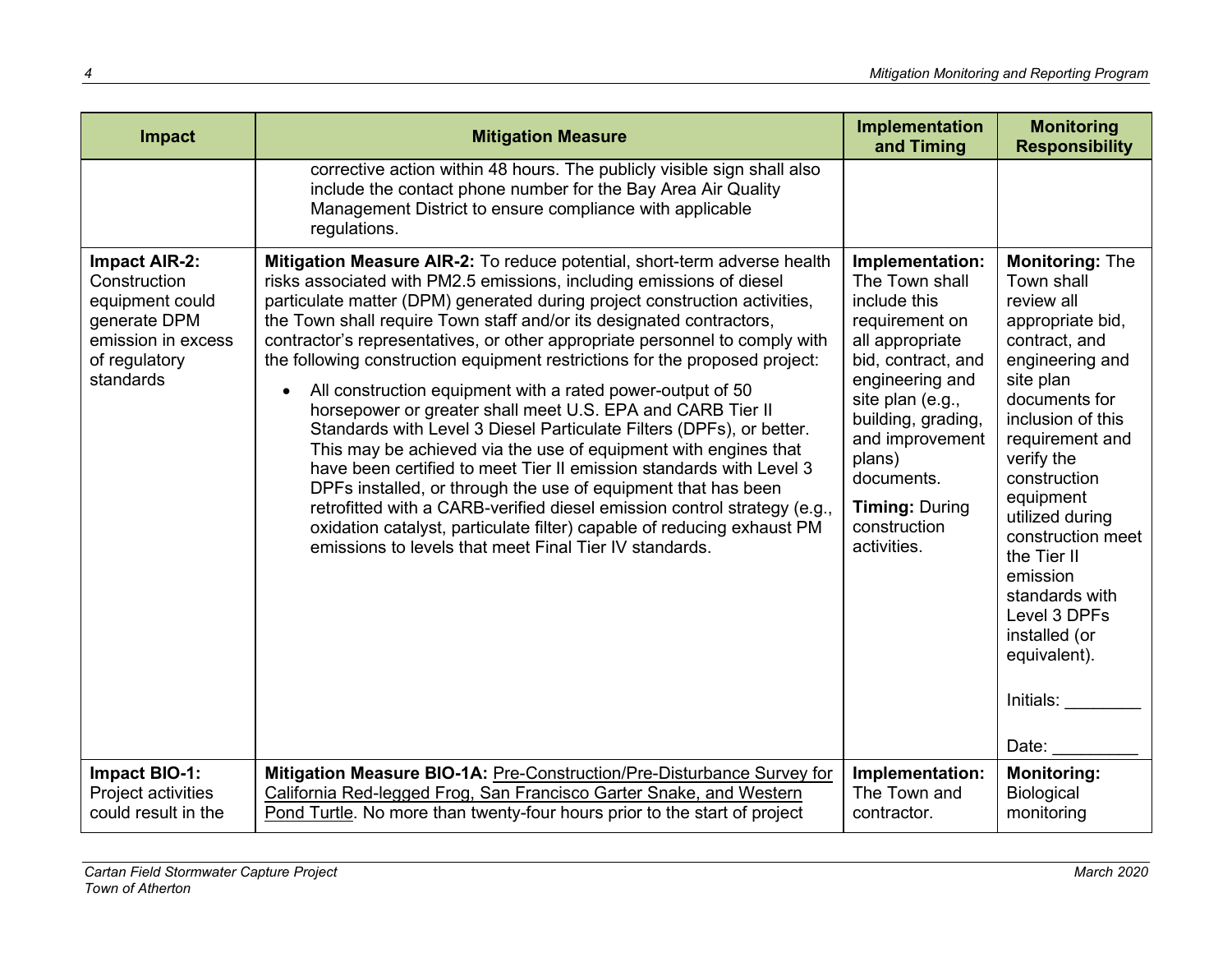| <b>Impact</b>                                                                                                                                                                                                               | <b>Mitigation Measure</b>                                                                                                                                                                                                                                                                                                                                                                                                                                                                                                                                                                                                                                                                                                                                                                                                                                                                                                                                                                      | <b>Implementation</b><br>and Timing                                 | <b>Monitoring</b><br><b>Responsibility</b>                                                                                                                                                                                                                                 |
|-----------------------------------------------------------------------------------------------------------------------------------------------------------------------------------------------------------------------------|------------------------------------------------------------------------------------------------------------------------------------------------------------------------------------------------------------------------------------------------------------------------------------------------------------------------------------------------------------------------------------------------------------------------------------------------------------------------------------------------------------------------------------------------------------------------------------------------------------------------------------------------------------------------------------------------------------------------------------------------------------------------------------------------------------------------------------------------------------------------------------------------------------------------------------------------------------------------------------------------|---------------------------------------------------------------------|----------------------------------------------------------------------------------------------------------------------------------------------------------------------------------------------------------------------------------------------------------------------------|
| loss of red-legged<br>frog, garter snake,<br>and western pond<br>turtle foraging and<br>dispersal habitat;<br>and could potentially<br>result in the loss of<br>individuals during<br>construction and<br>during operation. | activities, including installation of fencing, staging of equipment and<br>materials, and vegetation trimming or removal, a pre-construction survey<br>for these species will be conducted by an agency-approved biologist within<br>the impact area. The survey will consist of walking the limits of impact to<br>ascertain the possible presence of the species. The agency-approved<br>biologist will investigate all potential areas that could be used by the<br>California red-legged frog, San Francisco garter snake, and western pond<br>turtle for feeding, breeding, sheltering, movement, and other essential<br>behaviors. This includes an adequate examination of mammal burrows,<br>such as California ground squirrel or gopher burrows. The results of the<br>survey will be documented.                                                                                                                                                                                    | Timing: Pre-<br>construction<br>phase and<br>construction<br>phase. | reports, as<br>required above.<br>During<br>construction<br>related activities,<br>a qualified<br>biologist will be<br>present when<br>there is the<br>potential for take<br>of a special-                                                                                 |
|                                                                                                                                                                                                                             | Mitigation Measure BIO-1B: Worker Environmental Awareness Program.<br>All construction personnel will participate in a worker environmental<br>awareness program. These personnel will be informed about the possible<br>presence of all special-status species and habitats associated with the<br>species identified here to be potentially present in the project site and that<br>unlawful take of the animal or destruction of its habitat is a violation of<br>FESA and CESA. Prior to construction activities, the agency-approved<br>biologist will instruct all construction personnel about (1) the description<br>and status of the species; (2) the importance of their associated habitats;<br>and (3) a list of measures being taken to reduce impacts on these species<br>during project construction and implementation. A fact sheet conveying this<br>information will be prepared for distribution to the construction crew and<br>anyone else who enters the project site. |                                                                     | status species. A<br>qualified biologist<br>will conduct pre-<br>construction<br>surveys,<br>environmental<br>training, site<br>inspections, and<br>relocation for red-<br>legged frog,<br>garter snake, and<br>pond turtle. A<br>qualified biologist<br>will also monitor |
|                                                                                                                                                                                                                             | Mitigation Measure BIO-1C: Construction Monitoring. An agency-<br>approved biologist(s) will be onsite during all construction activities that<br>may result in take of any special-status species. The agency-approved<br>biologist(s) will be given the authority to freely communicate verbally, by<br>telephone, electronic mail, or in writing at any time with construction<br>personnel, any other person(s) at the project site, otherwise associated<br>with the project, the USFWS, the CDFW, or their designated agents. The<br>agency-approved biologist will have oversight over implementation of all<br>the conservation measures and will have the authority and responsibility to                                                                                                                                                                                                                                                                                             |                                                                     | compliance with<br>mitigation<br>measures,<br>including BMPs<br>to protect water<br>quality. The<br>qualified biologist<br>shall prepare a<br>written record of                                                                                                            |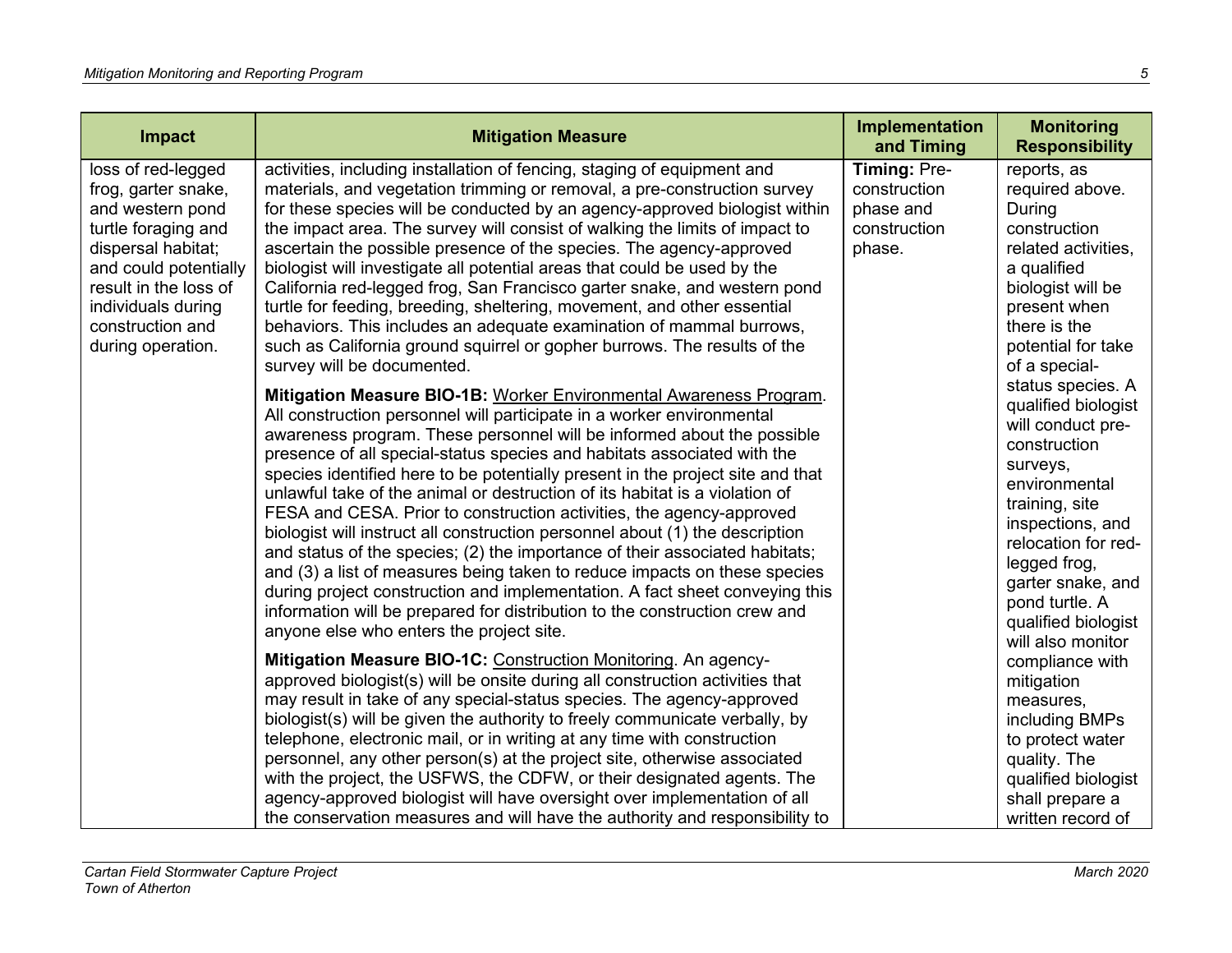| Impact | <b>Mitigation Measure</b>                                                                                                                                                                                                                                                                                                                                                                                                                                                                                                                                                                                                                                                                                                                                                                                                                          | Implementation<br>and Timing | <b>Monitoring</b><br><b>Responsibility</b>                                                                                       |
|--------|----------------------------------------------------------------------------------------------------------------------------------------------------------------------------------------------------------------------------------------------------------------------------------------------------------------------------------------------------------------------------------------------------------------------------------------------------------------------------------------------------------------------------------------------------------------------------------------------------------------------------------------------------------------------------------------------------------------------------------------------------------------------------------------------------------------------------------------------------|------------------------------|----------------------------------------------------------------------------------------------------------------------------------|
|        | stop project activities if they determine any of the associated requirements<br>are not being fulfilled.                                                                                                                                                                                                                                                                                                                                                                                                                                                                                                                                                                                                                                                                                                                                           |                              | all survey and<br>monitoring<br>results, including                                                                               |
|        | Mitigation Measure BIO-1D: Receive Agency Approval of Qualified<br>Biologist. The qualifications of a biologist(s) experienced with the California<br>red-legged frog, San Francisco garter snake, western pond turtle, and<br>other special-status species that have the potential to occur in the project<br>site will be submitted to the resource agencies if required by permits issued<br>under the federal Clean Water Act and/or California Fish and Game code.                                                                                                                                                                                                                                                                                                                                                                            |                              | the<br>implementation of<br>any avoidance<br>and minimization<br>measures for the<br>Town's review. A                            |
|        | Mitigation Measure BIO-1E: Vegetation Removal. All vegetation in or<br>immediately adjacent to aquatic habitat to be removed for the project will<br>be completely removed by hand just prior to the initiation of construction<br>activities to remove cover that might be used by California red-legged<br>frogs, San Francisco garter snakes, or western pond turtles. The agency-<br>approved biologist will monitor the vegetation removal and can provide on-<br>site advice regarding what vegetation needs to be removed by hand.                                                                                                                                                                                                                                                                                                          |                              | construction<br>foreman/manager<br>will inspect steep-<br>walled holes and<br>trenches, and<br>pipes for red-<br>legged frog and |
|        | Mitigation Measure BIO-1F: Dewatering of Standing Water in Impact<br>Area. To the extent feasible, construction activities should be scheduled<br>during the dry season (April 15 to October 15) when water levels are the<br>lowest in the reach of Atherton Channel within the project site. If<br>construction activities are scheduled when there is standing water in the<br>channel, dewatering of the channel is required.                                                                                                                                                                                                                                                                                                                                                                                                                  |                              | garter snake<br>when a qualified<br>biologist is not<br>present on site.<br>Initials:                                            |
|        | As needed, the portion of Atherton Channel to be impacted by the project<br>will be dewatered prior to construction activities. Locations to be dewatered<br>will be surveyed by the agency-approved biologist for San Francisco garter<br>snakes and for California red-legged frog adults, subadults, juveniles,<br>tadpoles, and egg masses. Dewatering will then be conducted using a<br>pump with a 1/8-inch mesh-size screened intake to prevent inadvertent<br>intake of tadpoles. The dewatering activity will be monitored by the agency-<br>approved biologist. If any California red-legged frog adults, juveniles,<br>tadpoles, or egg masses are found, they will be relocated to the<br>appropriate habitat for that life stage per Mitigation Measure BIO-1J<br>(below). If any San Francisco garter snakes are found, they will be |                              | Date: ______                                                                                                                     |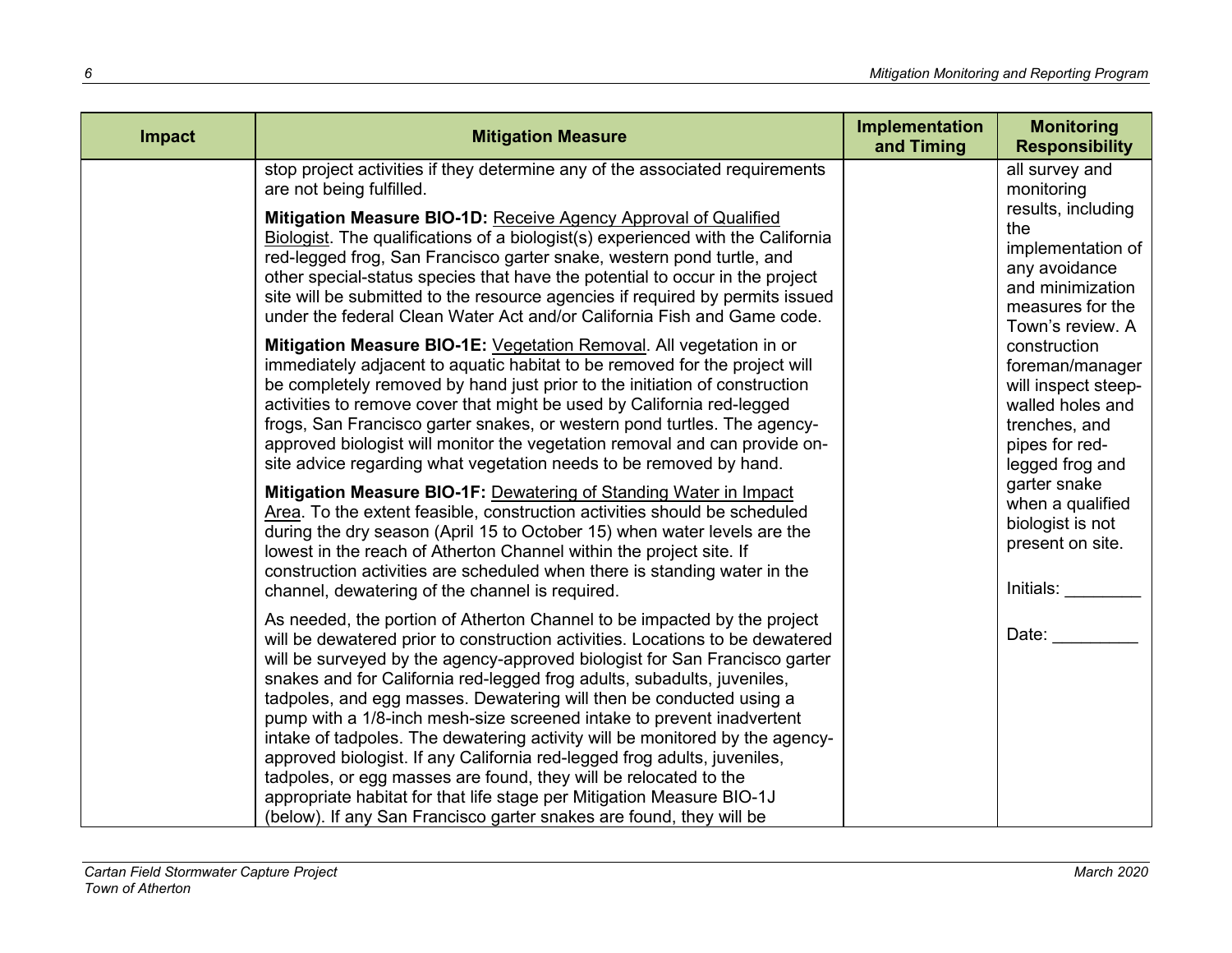| <b>Impact</b> | <b>Mitigation Measure</b>                                                                                                                                                                                                                                                                                                                                                                                                                                                                                                                                                                                                                                                                                                                                                                                                                                                                                                                                                                                                       | Implementation<br>and Timing | <b>Monitoring</b><br><b>Responsibility</b> |
|---------------|---------------------------------------------------------------------------------------------------------------------------------------------------------------------------------------------------------------------------------------------------------------------------------------------------------------------------------------------------------------------------------------------------------------------------------------------------------------------------------------------------------------------------------------------------------------------------------------------------------------------------------------------------------------------------------------------------------------------------------------------------------------------------------------------------------------------------------------------------------------------------------------------------------------------------------------------------------------------------------------------------------------------------------|------------------------------|--------------------------------------------|
|               | monitored by the agency approved biologist and allowed to leave the site<br>per Mitigation Measure BIO-1K (below). If any western pond turtles are<br>found, they will be relocated to the appropriate habitat per Mitigation<br>Measure BIO-1L (below).                                                                                                                                                                                                                                                                                                                                                                                                                                                                                                                                                                                                                                                                                                                                                                        |                              |                                            |
|               | Mitigation Measure BIO-1G: Pipe Inspection. All construction pipes,<br>culverts, or similar structures that are stored at the construction site for one<br>or more overnight periods will be either securely capped prior to storage or<br>thoroughly inspected by the agency-approved biologist and/or the<br>construction foreman/manager for animals before the pipe is subsequently<br>buried, capped, or otherwise used or moved in any way. If a California red-<br>legged frog or San Francisco garter snake is discovered inside a pipe or<br>culvert by the agency-approved biologist or construction foreman/manager,<br>the protocol in Mitigation Measure BIO-1I (below) will be followed.                                                                                                                                                                                                                                                                                                                          |                              |                                            |
|               | Mitigation Measure BIO-1H: Steep-walled Holes and Trenches. To<br>prevent inadvertent entrapment of the California red-legged frog or San<br>Francisco garter snake during construction, the agency-approved biologist<br>and/or construction foreman/manager will ensure that all excavated, steep-<br>walled holes or trenches more than one foot deep are completely covered<br>at the close of each working day by plywood or similar materials, or<br>provided with one or more escape ramps constructed of earth fill or<br>wooden planks and inspected by the agency-approved biologist. Before<br>such holes or trenches are filled, they will be thoroughly inspected for<br>trapped animals by the agency-approved biologist and/or construction<br>foreman/manager. If at any time a trapped California red-legged frog, San<br>Francisco garter snake, or western pond turtle is discovered by the<br>agency-approved biologist or anyone else, the steps in Mitigation Measure<br>BIO-1I (below) will be followed. |                              |                                            |
|               | Mitigation Measure BIO-1I: Protocol if California Red-legged Frog, San<br>Francisco Garter Snake, or Western Pond Turtle is Encountered. If a<br>California red-legged frog, San Francisco garter snake, western pond turtle<br>or any animal that construction personnel believes may be either of these                                                                                                                                                                                                                                                                                                                                                                                                                                                                                                                                                                                                                                                                                                                       |                              |                                            |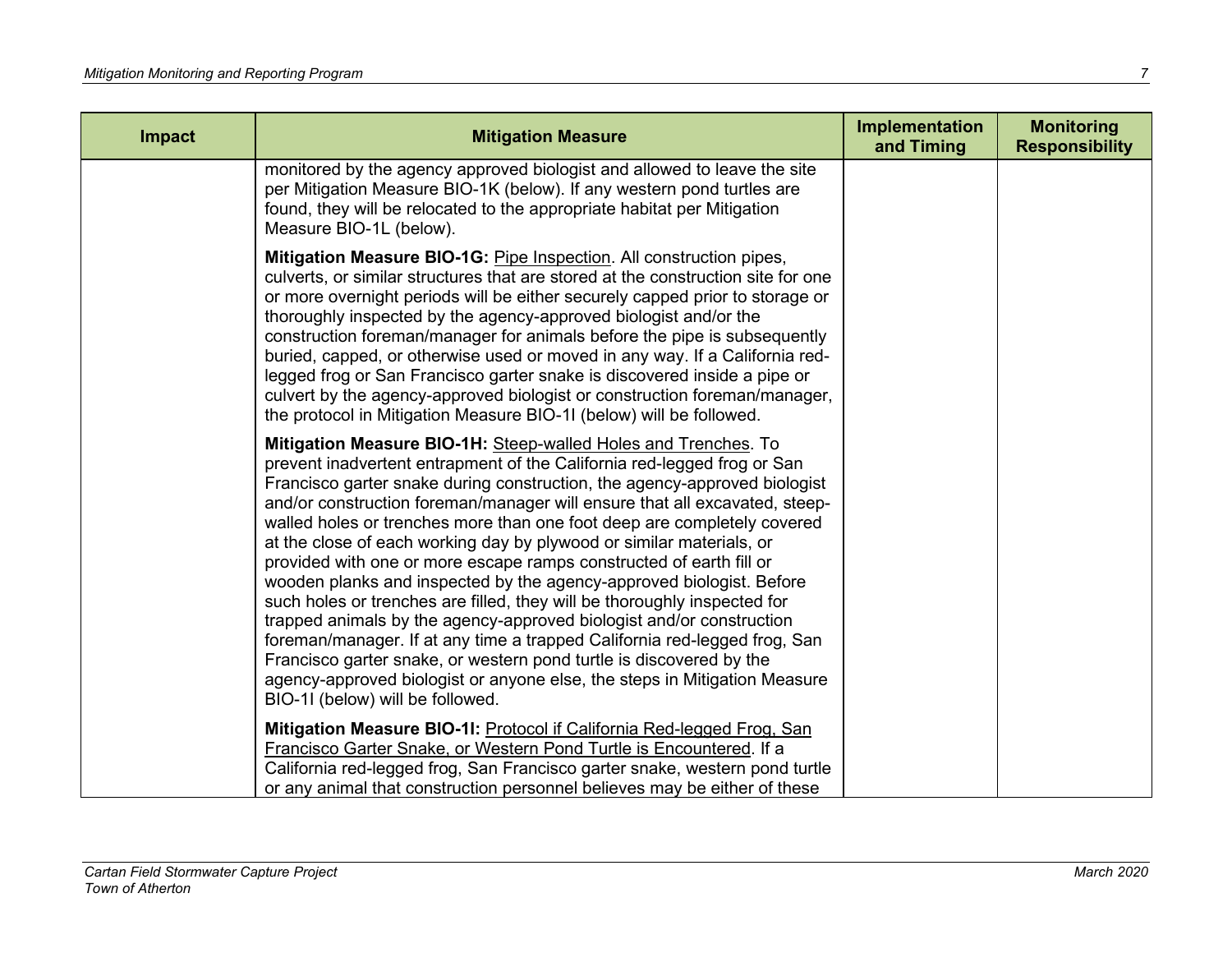| Impact | <b>Mitigation Measure</b>                                                                                                                                                                                                                                                                                                                                                                                                                                                                                                                                                                                                                                                                                                                             | Implementation<br>and Timing | <b>Monitoring</b><br><b>Responsibility</b> |
|--------|-------------------------------------------------------------------------------------------------------------------------------------------------------------------------------------------------------------------------------------------------------------------------------------------------------------------------------------------------------------------------------------------------------------------------------------------------------------------------------------------------------------------------------------------------------------------------------------------------------------------------------------------------------------------------------------------------------------------------------------------------------|------------------------------|--------------------------------------------|
|        | species, is encountered during project construction, the following steps will<br>be taken:                                                                                                                                                                                                                                                                                                                                                                                                                                                                                                                                                                                                                                                            |                              |                                            |
|        | All work that could result in direct injury, disturbance, or harassment<br>$\bullet$<br>of the individual animal shall immediately cease.<br>The foreman and agency-approved biologist will be immediately<br>$\bullet$<br>notified.                                                                                                                                                                                                                                                                                                                                                                                                                                                                                                                  |                              |                                            |
|        | The agency-approved biologist will determine if the animal is a<br>special-status species, and, if so, will follow Mitigation Measure<br>BIO-1J (below) for California red-legged frog, Mitigation Measure<br>BIO-1K (below) for San Francisco garter snake, and Mitigation<br>Measure BIO-1L (below) for western pond turtle, as appropriate.                                                                                                                                                                                                                                                                                                                                                                                                        |                              |                                            |
|        | Mitigation Measure BIO-1J: Relocation of California Red-legged Frog. If<br>any adults, subadults, juveniles, tadpoles, or eggs are found during<br>construction the agency-approved biologist will contact USFWS to<br>determine if moving the individuals is appropriate. If USFWS approves<br>moving animals, the project proponent will ensure the agency-approved<br>biologist is given sufficient time to move the animals from the impact area<br>before ground disturbance is initiated. Only agency-approved biologists will<br>capture, handle, and move the California red-legged frog. The agency-<br>approved biologist will monitor any relocated frog until it is determined that<br>it is not imperiled by predators or other dangers. |                              |                                            |
|        | Mitigation Measure BIO-1K: Monitor San Francisco Garter Snake. The<br>agency-approved biologist will monitor any individual of the San Francisco<br>garter snake encountered within the impact area but allow it to leave the<br>impact area on its own. If the agency-approved biologist determines that<br>the snake cannot leave on its own, then USFWS and CDFW will be<br>consulted to determine if the snake can be captured and relocated to<br>appropriate habitat outside of the impact area.                                                                                                                                                                                                                                                |                              |                                            |
|        | Mitigation Measure BIO-1L: Relocation of Western Pond Turtle. If any<br>adults, subadults, or juveniles are found during construction the agency-<br>approved biologist will contact CDFW to determine if moving any of the<br>individuals is appropriate. If CDFW approves moving animals, the project                                                                                                                                                                                                                                                                                                                                                                                                                                               |                              |                                            |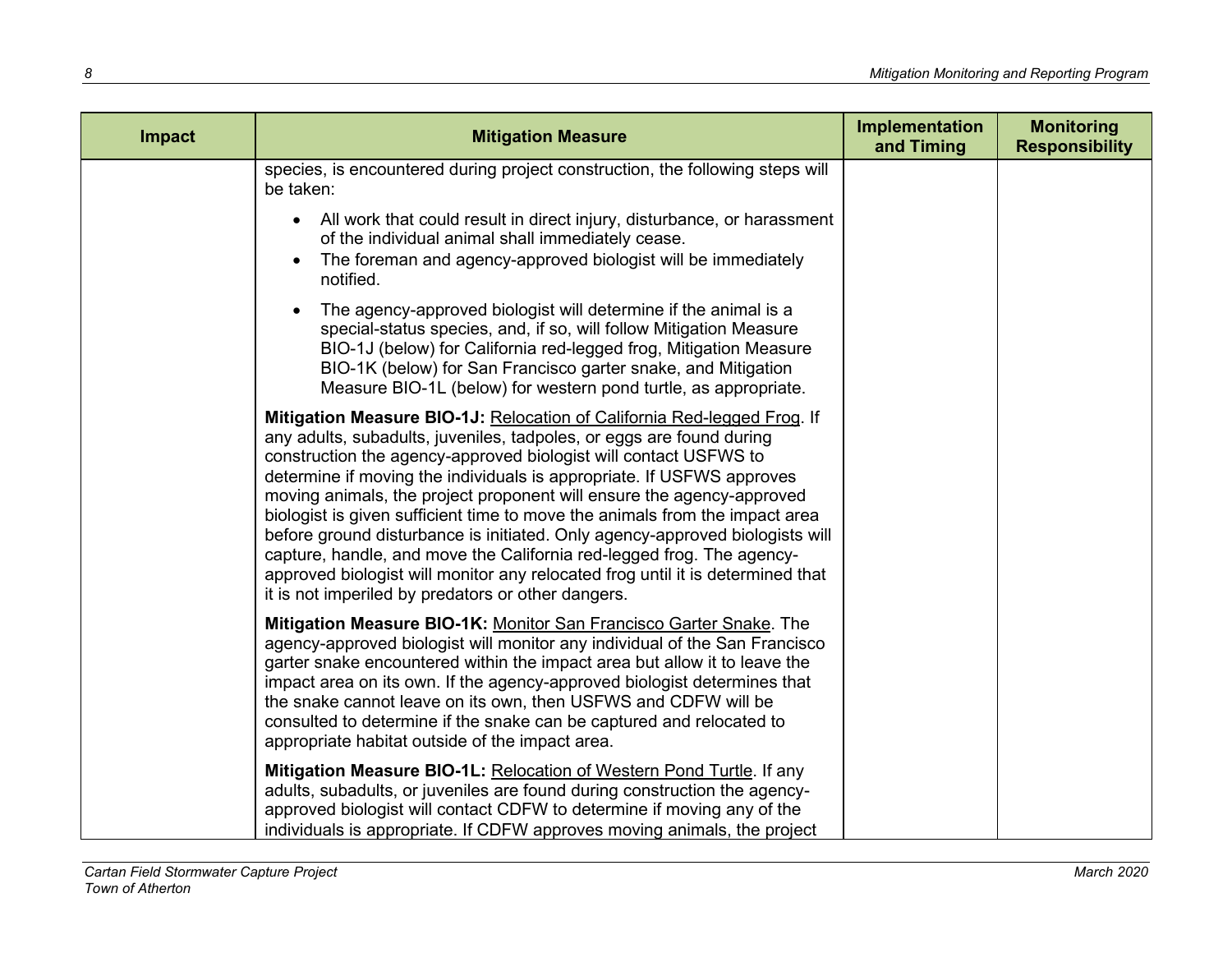| <b>Impact</b> | <b>Mitigation Measure</b>                                                                                                                                                                                                                                                                                                                                                                                                                                                                                                                                                                                                                                                                                                                                                                                                                                                                                                      | Implementation<br>and Timing | <b>Monitoring</b><br><b>Responsibility</b> |
|---------------|--------------------------------------------------------------------------------------------------------------------------------------------------------------------------------------------------------------------------------------------------------------------------------------------------------------------------------------------------------------------------------------------------------------------------------------------------------------------------------------------------------------------------------------------------------------------------------------------------------------------------------------------------------------------------------------------------------------------------------------------------------------------------------------------------------------------------------------------------------------------------------------------------------------------------------|------------------------------|--------------------------------------------|
|               | proponent will ensure the agency-approved biologist is given sufficient time<br>to move the animals from the impact area before ground disturbance is<br>initiated. Only agency-approved biologists will capture, handle, and move<br>the western pond turtle. The agency-approved biologist will monitor any<br>relocated turtle until it is determined that it is not imperiled by predators or<br>other dangers.                                                                                                                                                                                                                                                                                                                                                                                                                                                                                                            |                              |                                            |
|               | Mitigation Measure BIO-1M: Daytime Restriction. To the maximum extent<br>practicable, nighttime construction will be minimized to avoid conflicts with<br>wildlife movement within the Atherton Channel riparian corridor.                                                                                                                                                                                                                                                                                                                                                                                                                                                                                                                                                                                                                                                                                                     |                              |                                            |
|               | Mitigation Measure BIO-1N: Food and Trash. To eliminate an attraction<br>for the predators of the California red-legged frog, San Francisco garter<br>snake, and western pond turtle, all food-related trash items such as<br>wrappers, cans, bottles, and food scraps will be disposed of in solid, closed<br>containers (trash cans) and removed at the end of each working day from<br>the entire construction site.                                                                                                                                                                                                                                                                                                                                                                                                                                                                                                        |                              |                                            |
|               | Mitigation Measure BIO-10: Prohibition of Plastic Mono-filament Netting.<br>Plastic mono-filament netting (erosion control matting), rolled erosion<br>control products or similar material will not be used at the project site to<br>prevent trapping California red-legged frogs, San Francisco garter snakes,<br>or other species. Materials that can be used include 100% biodegradable<br>non-plastic materials such as jute, sisal, or coir fiber. Degradable,<br>photodegradable, UV-degradable, oxo-degradable, or oxo-biodegradable<br>plastic netting (including polypropylene, nylon, polyethylene, and polyester)<br>are not acceptable alternatives. Netting used in these products should<br>have a loose-weave wildlife-safe design with movable joints between the<br>horizontal and vertical twines, allowing the twines to move independently<br>and thus reducing the potential for wildlife entanglement. |                              |                                            |
|               | Mitigation Measure BIO-1P: Best Management Practices. During all<br>construction and mitigation implementation in and adjacent to Atherton<br>Channel, standard Best Management Practices (BMPs) will be used to<br>minimize erosion and impacts to water quality to protect special-status<br>species habitat. These measures will be incorporated into the project.                                                                                                                                                                                                                                                                                                                                                                                                                                                                                                                                                          |                              |                                            |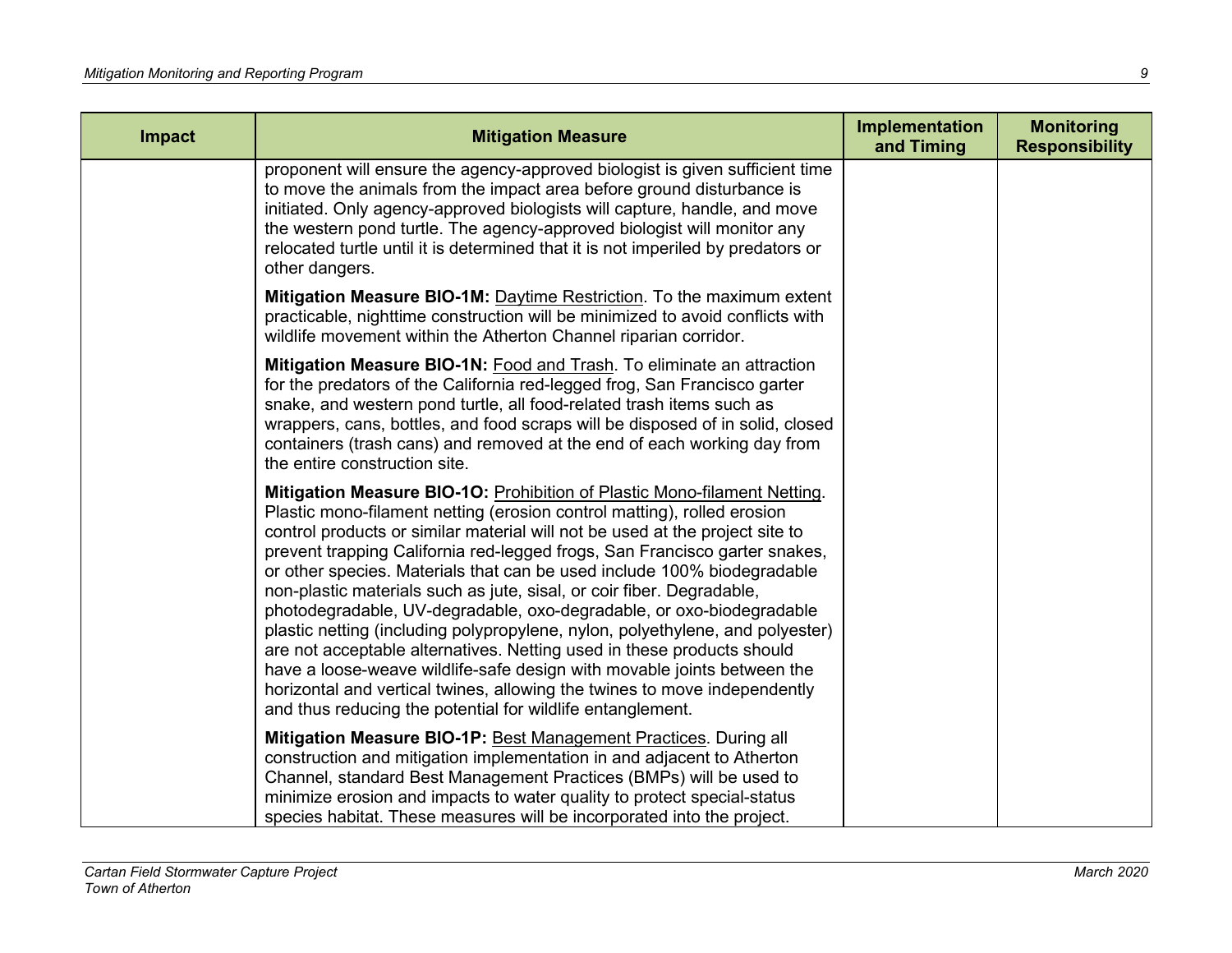| <b>Impact</b> | <b>Mitigation Measure</b>                                                                                                                                                                                                                                                                                                                                                                                                                                                                                              | Implementation<br>and Timing | <b>Monitoring</b><br><b>Responsibility</b> |
|---------------|------------------------------------------------------------------------------------------------------------------------------------------------------------------------------------------------------------------------------------------------------------------------------------------------------------------------------------------------------------------------------------------------------------------------------------------------------------------------------------------------------------------------|------------------------------|--------------------------------------------|
|               | Construction BMPs will be reviewed and coordinated with the RWQCB, as<br>necessary, for implementation during work and are expected to include the<br>following:                                                                                                                                                                                                                                                                                                                                                       |                              |                                            |
|               | Vehicles and equipment may only be driven on established roads<br>and crossings. Routes and boundaries will be clearly marked and<br>located outside of driplines of preserved trees.                                                                                                                                                                                                                                                                                                                                  |                              |                                            |
|               | Equipment staging and parking of vehicles will occur on established<br>$\bullet$<br>access roads and flat surfaces.                                                                                                                                                                                                                                                                                                                                                                                                    |                              |                                            |
|               | Atherton Channel should be dewatered prior to construction within<br>the channel. No heavy equipment will operate in the portion of the<br>stream bed where flowing water is present. (See also Mitigation<br>Measure BIO-1F, above).                                                                                                                                                                                                                                                                                  |                              |                                            |
|               | The integrity and effectiveness of erosion control measures will be<br>inspected on a daily basis. Corrective actions and repairs will be<br>carried out immediately for fence breaches and ineffective BMPs.                                                                                                                                                                                                                                                                                                          |                              |                                            |
|               | Fueling, washing, and maintenance of vehicles will occur in the<br>developed habitat, away from the riparian habitat and stream<br>channel. Equipment will be regularly maintained to avoid fluid leaks.<br>Any leaks will be captured in containers until equipment is moved to<br>a repair location. Hazardous materials will be stored only within the<br>developed habitat. Containment and cleanup plans will be prepared<br>and implemented for the immediate cleanup of fluid or hazardous<br>materials spills. |                              |                                            |
|               | Sediment-laden water will not be allowed to enter the stream<br>channel.                                                                                                                                                                                                                                                                                                                                                                                                                                               |                              |                                            |
|               | Prior to re-watering the site, all concrete installed during the course<br>of project activities will be allowed to fully dry and cure to maintain<br>water quality and reduce the possibility of project failure.                                                                                                                                                                                                                                                                                                     |                              |                                            |
|               | All litter and construction debris will be disposed of off-site in<br>accordance with state and local regulations. No trash will be                                                                                                                                                                                                                                                                                                                                                                                    |                              |                                            |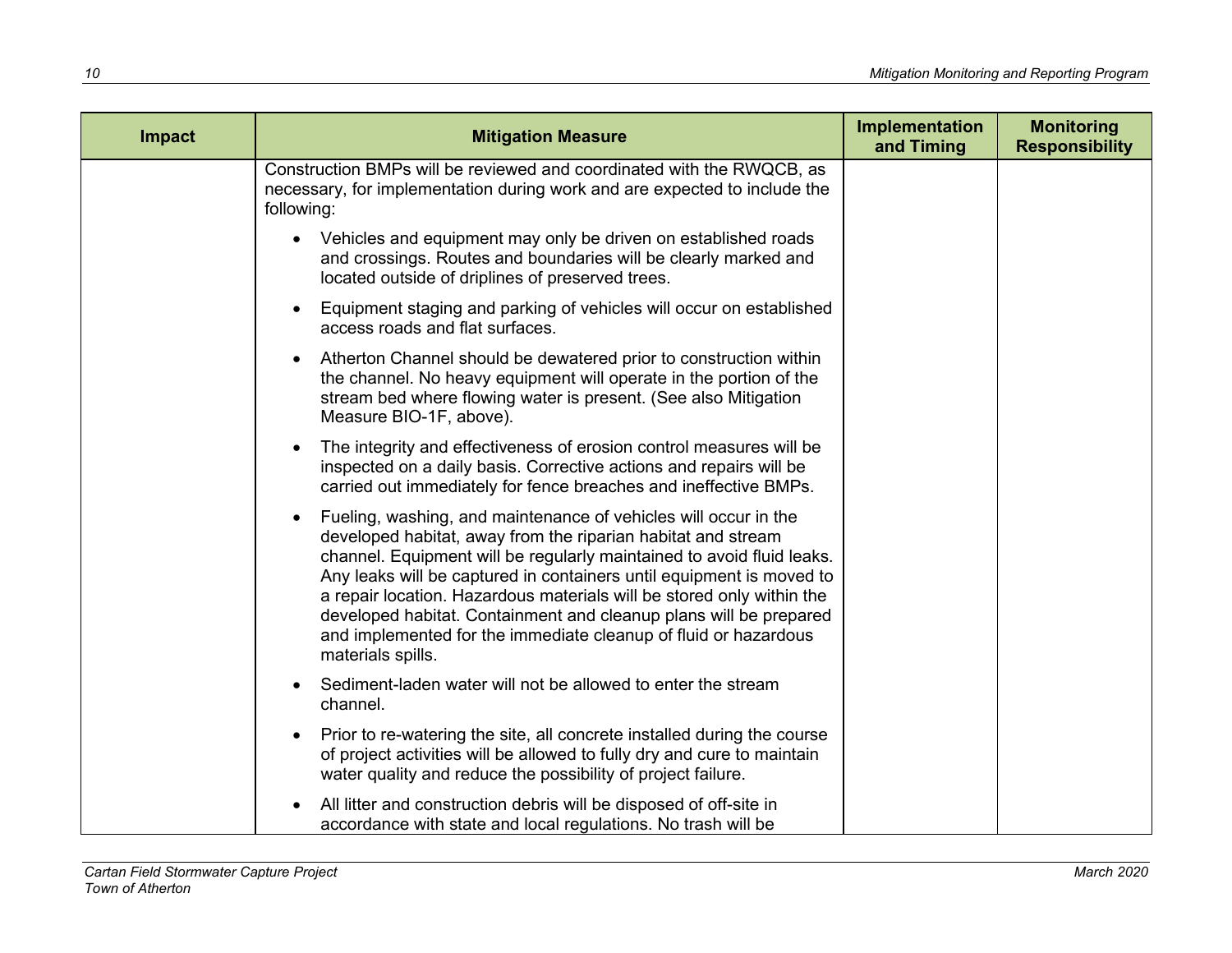| <b>Impact</b> | <b>Mitigation Measure</b>                                                                                                                                                                                                                                                                                                                                                                                                                         | Implementation<br>and Timing | <b>Monitoring</b><br><b>Responsibility</b> |
|---------------|---------------------------------------------------------------------------------------------------------------------------------------------------------------------------------------------------------------------------------------------------------------------------------------------------------------------------------------------------------------------------------------------------------------------------------------------------|------------------------------|--------------------------------------------|
|               | deposited in the channel. All trash and debris within the work area<br>will be placed in containers with secure lids before the end of work<br>each day in order to reduce the likelihood of predators being<br>attracted to the site by discarded food wrappers and other rubbish<br>that may be left on-site. If containers meeting these criteria are not<br>available, all rubbish will be removed from the project site on a daily<br>basis. |                              |                                            |
|               | Absorbent materials designated for spill containment and clean-up<br>activities shall be available on site for use in an accidental spill.                                                                                                                                                                                                                                                                                                        |                              |                                            |
|               | Unless stipulated otherwise in the stormwater pollution prevention<br>plan and resource agency permit conditions, final erosion control<br>measures will include the removal of unnecessary silt fences and<br>all fiber rolls, and a native seed mix will be casted and covered with<br>weed-free straw and jute netting.                                                                                                                        |                              |                                            |
|               | Mitigation Measure BIO-1Q: Project Design. Project design shall<br>incorporate escape routes to allow amphibians and reptiles to avoid<br>the diversion structure during operation of the facility (per<br>communication with Ryan Olah from USFWS on November 14,<br>2019.                                                                                                                                                                       |                              |                                            |
|               | Escape routes must incorporate features that allow amphibians and<br>reptiles to effectively avoid the inlet structure, such as a gap or<br>structure that allows animals to bypass the inlet structure. Escape<br>routes will be designed in consultation with a qualified biologist.                                                                                                                                                            |                              |                                            |
|               | Because California red-legged frog, San Francisco garter snake,<br>and western pond turtle are not likely to make substantial use of the<br>habitat at the diversion structure, escape routes are adequate to<br>minimize potential impacts of project operations on red-legged frog,<br>garter snake, and pond turtle and to reduce the potential impacts to<br>less than significant.                                                           |                              |                                            |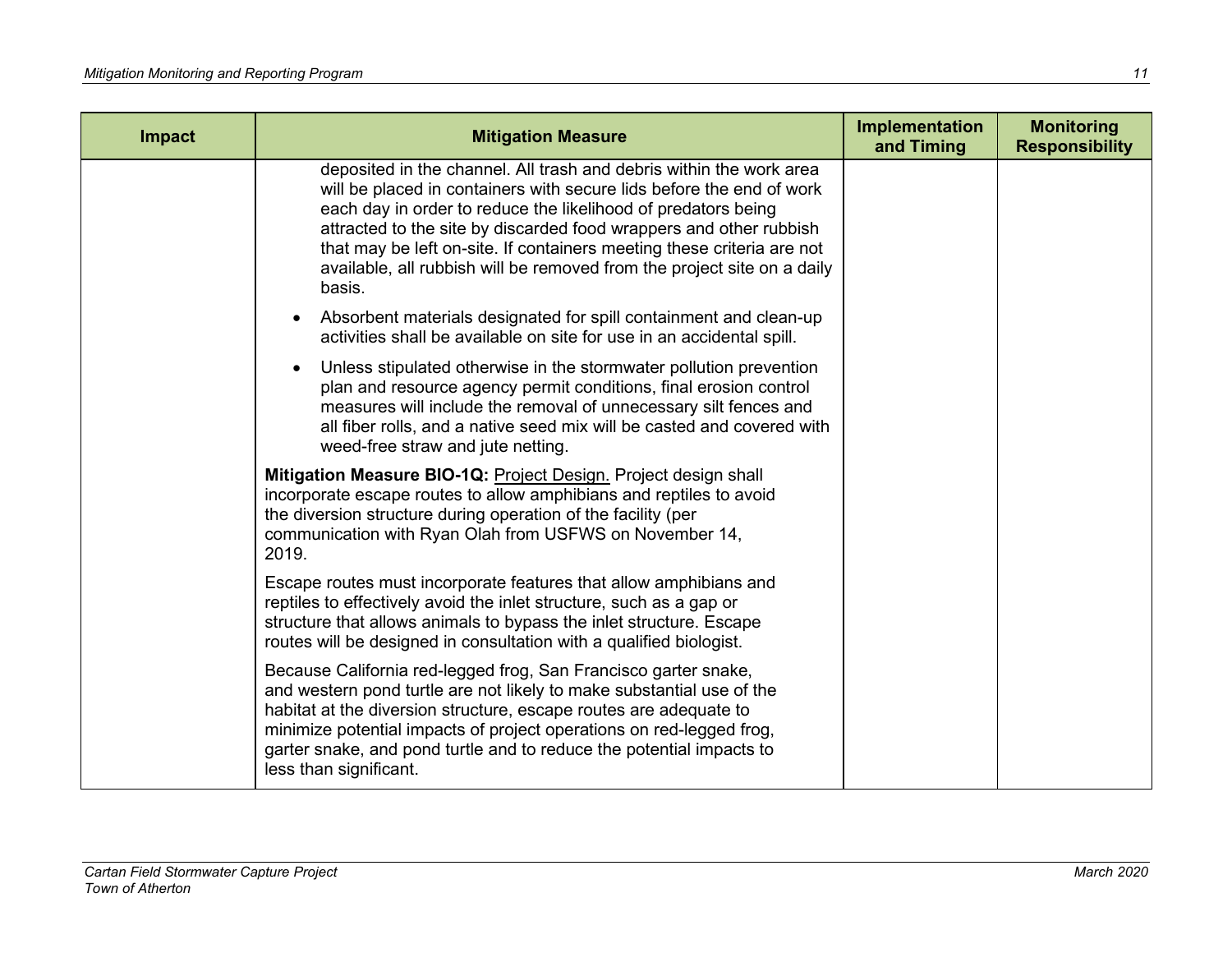| Impact                                                                                                                                                                               | <b>Mitigation Measure</b>                                                                                                                                                                                                                                                                                                                                                                                                                                                                                                                                                                                                                                                                                                                                                                                                                                                                                                                                                                                                                                | Implementation<br>and Timing                                                                                                                                                                                                        | <b>Monitoring</b><br><b>Responsibility</b>                                                                                                                                    |                                                           |
|--------------------------------------------------------------------------------------------------------------------------------------------------------------------------------------|----------------------------------------------------------------------------------------------------------------------------------------------------------------------------------------------------------------------------------------------------------------------------------------------------------------------------------------------------------------------------------------------------------------------------------------------------------------------------------------------------------------------------------------------------------------------------------------------------------------------------------------------------------------------------------------------------------------------------------------------------------------------------------------------------------------------------------------------------------------------------------------------------------------------------------------------------------------------------------------------------------------------------------------------------------|-------------------------------------------------------------------------------------------------------------------------------------------------------------------------------------------------------------------------------------|-------------------------------------------------------------------------------------------------------------------------------------------------------------------------------|-----------------------------------------------------------|
| Impact BIO-2: The<br>proposed project<br>could impact nesting<br>birds protected<br>under the Migratory<br><b>Bird Treaty Act</b><br>(MBTA) and<br>California Fish and<br>Game code. | Mitigation Measure BIO-2A: Pre-Construction/Pre-Disturbance Survey for<br>Nesting Birds. To the extent feasible, construction activities should be<br>scheduled to avoid the nesting season. If construction activities are<br>scheduled to take place outside of the nesting season, all impacts to<br>nesting birds protected under the MBTA and California Fish and Game<br>code would be avoided. The nesting season for this project extends from<br>February 1 through August 31.                                                                                                                                                                                                                                                                                                                                                                                                                                                                                                                                                                  | Implementation:<br>The Town and its<br>contractor.<br><b>Timing: Pre-</b><br>construction<br>phase (no more<br>than five days<br>prior to site<br>disturbance) and<br>construction<br>phase (if nest<br>monitoring is<br>required). | <b>Monitoring:</b><br>of a report<br>qualified<br>biologist. The<br>qualified                                                                                                 | Town acceptance<br>provided by the<br>biologist's written |
|                                                                                                                                                                                      | If it is not possible to schedule construction activities between September 1<br>and January 31, then preconstruction surveys for nesting birds will be<br>conducted by a qualified biologist to ensure that nesting will not be<br>disrupted during project implementation. These surveys will be conducted<br>no more than five days prior to the initiation of any site disturbance<br>activities and equipment mobilization, including vegetation removal, fence<br>installation, etc. If project activities are delayed by more than five days, an<br>additional nesting bird survey will be performed. During the survey, the<br>biologist will inspect all trees and other potential nesting habitats (e.g.,<br>trees, shrubs, ruderal grasslands, buildings) in and immediately adjacent to<br>the impact area, for nests. Active nesting is present if a bird is building a<br>nest, sitting in a nest, a nest has eggs or chicks in it, or adults are<br>observed carrying food to the nest. The results of the surveys will be<br>documented. |                                                                                                                                                                                                                                     | report will include<br>all survey and<br>monitoring<br>results, and<br>implementation of<br>any avoidance<br>and minimization<br>measures<br>Initials:<br>Date: $\frac{1}{2}$ |                                                           |
|                                                                                                                                                                                      | If active nests are observed within the project site, Mitigation Measure BIO-<br>2B shall apply.                                                                                                                                                                                                                                                                                                                                                                                                                                                                                                                                                                                                                                                                                                                                                                                                                                                                                                                                                         |                                                                                                                                                                                                                                     |                                                                                                                                                                               |                                                           |
|                                                                                                                                                                                      | Mitigation Measure BIO-2B: Active Nests. If an active nest is found<br>sufficiently close to work areas to be disturbed by these activities, the<br>biologist will determine the extent of a construction-free buffer zone to be<br>established around the nest, to ensure that active nesting protected by the<br>MBTA and California Fish and Game Code will not be disturbed during<br>construction. Within the buffer zone, no site disturbance and mobilization of<br>heavy equipment, including but not limited to equipment staging, fence<br>installation, clearing, grubbing, vegetation removal, demolition, and grading<br>will be permitted until the chicks have fledged. Monitoring will be required                                                                                                                                                                                                                                                                                                                                       |                                                                                                                                                                                                                                     |                                                                                                                                                                               |                                                           |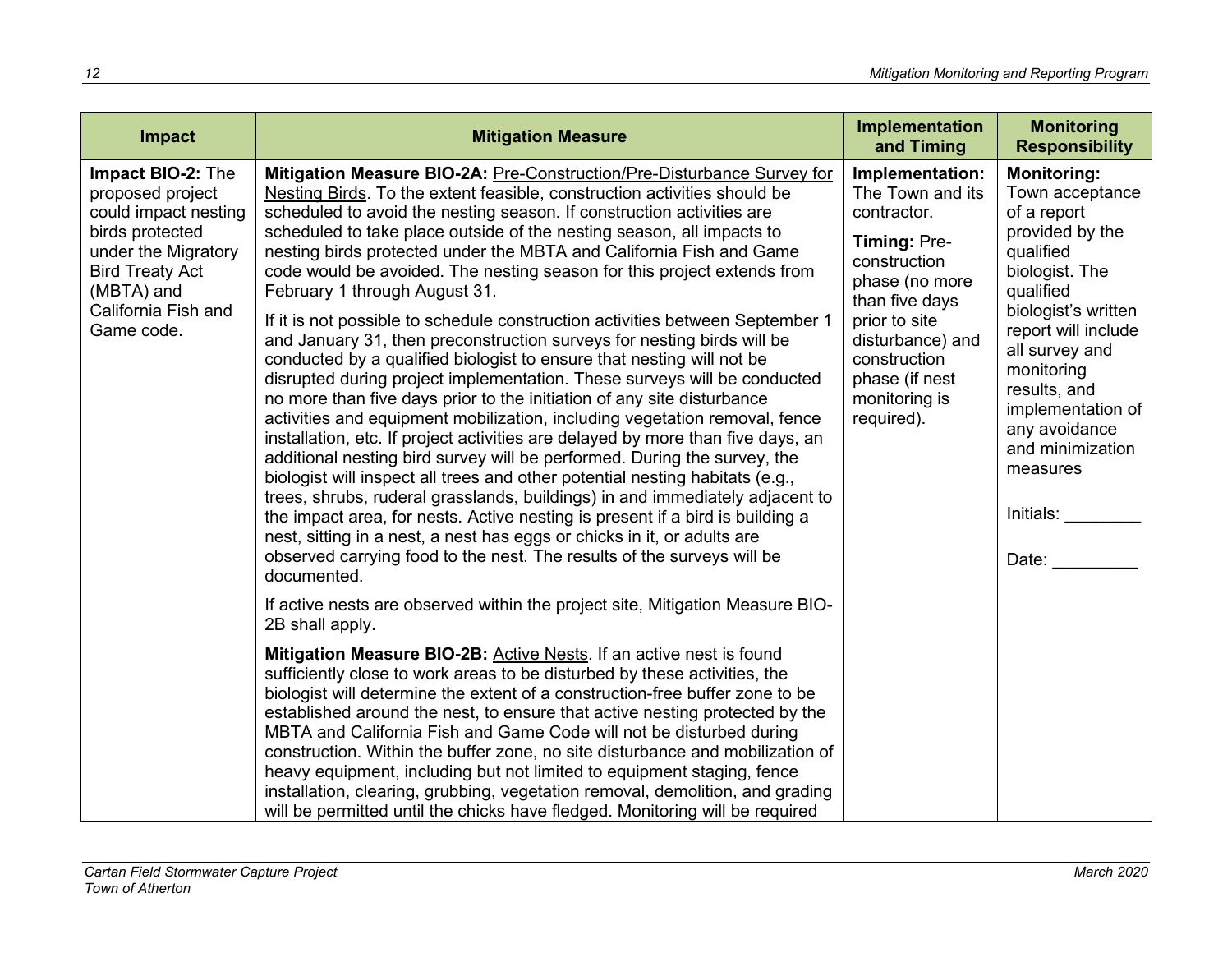| <b>Impact</b>                                                                                                                             | <b>Mitigation Measure</b>                                                                                                                                                                                                                                                                                                                                                                                                                                                                                                                                                                                                                                                                                                                                                                                                                                                                                                                                                                                                                                                                                                                                                                                                                                                                                                                                                                                                                                                                                                                                                                                                                                                                                                                                                                                                                                                                                                                                                                                                                                                                                                               | <b>Implementation</b><br>and Timing                                                                                                                                                        | <b>Monitoring</b><br><b>Responsibility</b>                                                                                                                                                                                                                                                                                                                                                                                                                                                                                                                      |
|-------------------------------------------------------------------------------------------------------------------------------------------|-----------------------------------------------------------------------------------------------------------------------------------------------------------------------------------------------------------------------------------------------------------------------------------------------------------------------------------------------------------------------------------------------------------------------------------------------------------------------------------------------------------------------------------------------------------------------------------------------------------------------------------------------------------------------------------------------------------------------------------------------------------------------------------------------------------------------------------------------------------------------------------------------------------------------------------------------------------------------------------------------------------------------------------------------------------------------------------------------------------------------------------------------------------------------------------------------------------------------------------------------------------------------------------------------------------------------------------------------------------------------------------------------------------------------------------------------------------------------------------------------------------------------------------------------------------------------------------------------------------------------------------------------------------------------------------------------------------------------------------------------------------------------------------------------------------------------------------------------------------------------------------------------------------------------------------------------------------------------------------------------------------------------------------------------------------------------------------------------------------------------------------------|--------------------------------------------------------------------------------------------------------------------------------------------------------------------------------------------|-----------------------------------------------------------------------------------------------------------------------------------------------------------------------------------------------------------------------------------------------------------------------------------------------------------------------------------------------------------------------------------------------------------------------------------------------------------------------------------------------------------------------------------------------------------------|
|                                                                                                                                           | to ensure compliance with MBTA and relevant California Fish and Game<br>Code requirements. Monitoring dates and findings will be documented.                                                                                                                                                                                                                                                                                                                                                                                                                                                                                                                                                                                                                                                                                                                                                                                                                                                                                                                                                                                                                                                                                                                                                                                                                                                                                                                                                                                                                                                                                                                                                                                                                                                                                                                                                                                                                                                                                                                                                                                            |                                                                                                                                                                                            |                                                                                                                                                                                                                                                                                                                                                                                                                                                                                                                                                                 |
| Impact BIO-3: The<br>proposed project<br>has the potential to<br>impact roosting bats<br>protected by<br>California Fish and<br>Game code | Mitigation Measure BIO-3A: Pre-Construction Survey for Roosting Bats.<br>A survey of tree cavities and structures within the project site, including a<br>50-foot buffer (as feasible) will be conducted by a qualified bat biologist no<br>less than 30 days before the start of construction-related activities<br>(including but not limited to mobilization and staging, clearing, grubbing,<br>tree removal, vegetation removal, fence installation, demolition, and<br>grading). If construction activities are delayed by more than 30 days, an<br>additional bat survey will be performed.<br>The survey may be conducted at any time of year but should be conducted<br>in such a way to allow sufficient time to determine if special-status bats or<br>maternity colonies are present on the site, provide replacement habitat (if<br>required), and exclude bats during the appropriate time of year (e.g.<br>outside the maternity season from March 1 to August 31). The results of<br>the survey will be documented.<br>If no habitat or signs of bats are detected during the habitat suitability<br>survey, no further surveys are warranted. If suitable habitat is present and<br>signs of bat occupancy (e.g., guano pellets or urine staining) are detected,<br>Mitigation Measure BIO-3B shall apply.<br>Mitigation Measure BIO-3B: Acoustic Survey. If suitable habitat is present<br>and signs of bat occupancy are detected, a follow-up dusk emergence<br>survey should be conducted no less than 30 days prior to construction<br>activities or removal of potential habitat during the spring or summer<br>months, when bats would be detected. A dusk survey will determine the<br>number of bats present and will also include the use of acoustic equipment<br>to determine the species of bats present. For removal of roost habitat, the<br>30 days allows time for the exclusion and replacement of roost habitat in<br>the step described below. The results of the survey will be documented. If<br>an active roost is observed within the project site, Mitigation Measure BIO-<br>3C shall apply. | Implementation:<br>The Town and its<br>contractor.<br><b>Timing: Pre-</b><br>construction<br>phase, no less<br>than 30 days<br>before the start of<br>construction-<br>related activities. | <b>Monitoring:</b><br>Monitoring<br>reports, and<br>exclusion<br>recommendation<br>s. The qualified<br>biologist shall<br>prepare a written<br>record of all<br>survey and<br>monitoring<br>results, including<br>the<br>implementation of<br>any avoidance<br>and minimization<br>measures for the<br>Town's review.<br>Additionally, the<br>qualified biologist<br>shall prepare a<br>bat exclusion<br>plan, including<br>the exclusion<br>methods and the<br>type of<br>replacement<br>roost habitat to<br>be used. The<br>replacement<br>roost habitat will |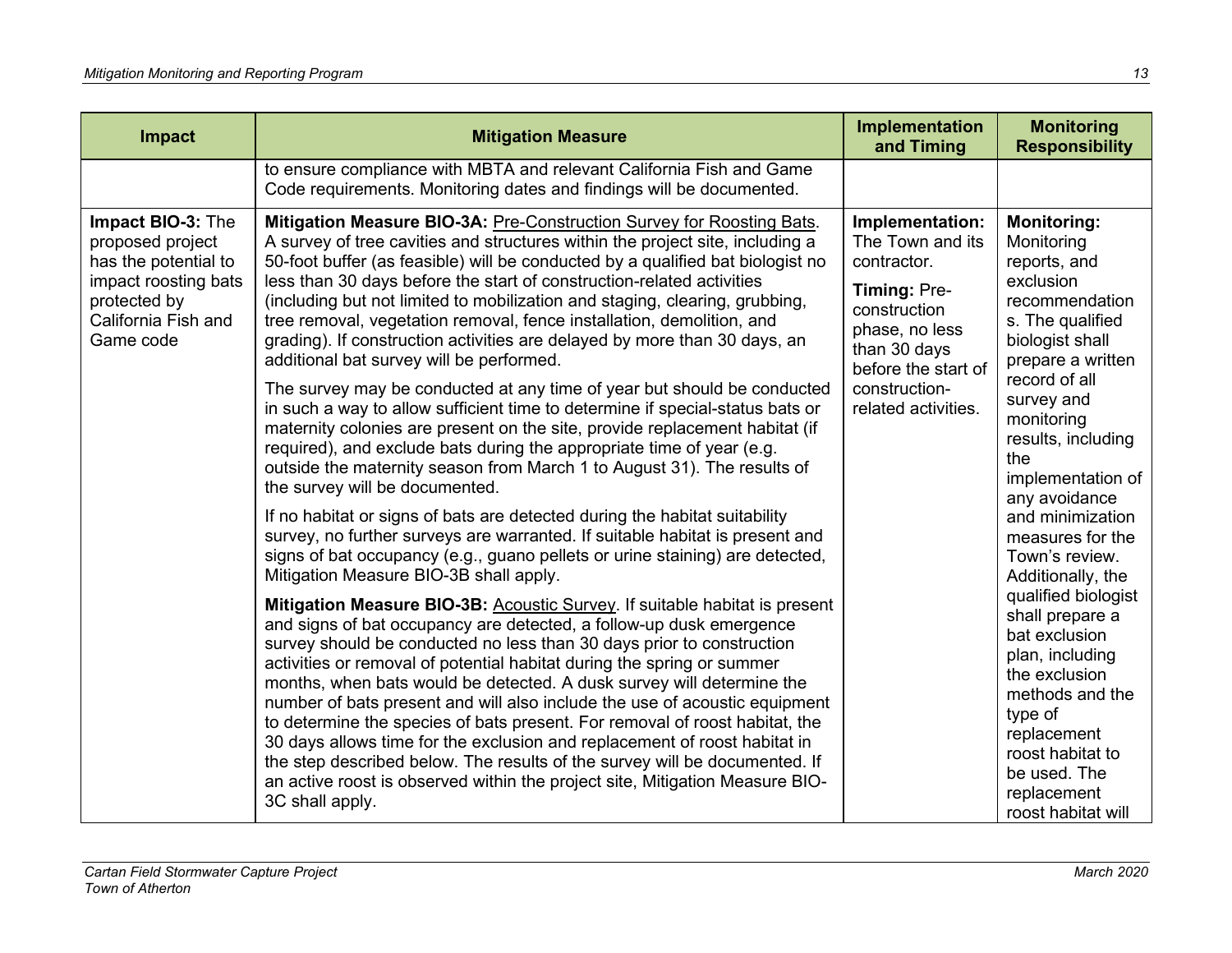| <b>Impact</b> | <b>Mitigation Measure</b>                                                                                                                                                                                                                                                                                                                                                                                                                                                                                                                                                                                                                                                                                                                                                                                                                                                                                                                                                                                                                                                                                                     | Implementation<br>and Timing | <b>Monitoring</b><br><b>Responsibility</b>                                                                                                                      |
|---------------|-------------------------------------------------------------------------------------------------------------------------------------------------------------------------------------------------------------------------------------------------------------------------------------------------------------------------------------------------------------------------------------------------------------------------------------------------------------------------------------------------------------------------------------------------------------------------------------------------------------------------------------------------------------------------------------------------------------------------------------------------------------------------------------------------------------------------------------------------------------------------------------------------------------------------------------------------------------------------------------------------------------------------------------------------------------------------------------------------------------------------------|------------------------------|-----------------------------------------------------------------------------------------------------------------------------------------------------------------|
|               | Mitigation Measure BIO-3C: Roost Buffer. If a day roost of a special-status<br>bat or a maternity colony is detected and is found sufficiently close to work<br>areas to be disturbed by construction activities, the qualified biologist will<br>determine the extent of a construction-free buffer zone, in consultation with<br>California Department of Fish and Wildlife (CDFW) under its Lake and<br>Streambed Alteration Agreement issued for the project, to be established<br>around the roost. Within the buffer zone, no site disturbance and<br>mobilization of heavy equipment, including but not limited to equipment<br>staging, fence installation, clearing, grubbing, vegetation removal,<br>demolition, and grading will be permitted. Monitoring will be required to<br>ensure compliance with relevant California Fish and Game code<br>requirements. Monitoring dates and findings will be documented. If an<br>active roost cannot be avoided by construction activities, Mitigation<br>Measure BIO-3D shall apply.                                                                                    |                              | be monitored for<br>two years and the<br>qualified biologist<br>shall prepare a<br>written record of<br>the monitoring<br>results.<br>$Initials: \_\_$<br>Date: |
|               | Mitigation Measure BIO-3D: Exclusion and Replacement Roost Habitat. If<br>day roosts of a special-status bat or maternity colony are detected and<br>cannot be avoided, replacement roost habitat appropriate for the species<br>will be provided, as determined by the qualified biologist, prior to removal<br>of the roost.                                                                                                                                                                                                                                                                                                                                                                                                                                                                                                                                                                                                                                                                                                                                                                                                |                              |                                                                                                                                                                 |
|               | Outside of the maternity season, a day roost may be removed after<br>individual bats are safely evicted under the direction of a qualified bat<br>biologist. Eviction will occur between September 1 and March 31 but will<br>not occur during long periods of inclement or cold weather (as determined<br>by the bat biologist) when prey is not available, or bats are in torpor. If<br>feasible, one-way doors will be used to evict bats from tree roosts. If use of<br>a one-way door is not feasible, or the exact location of the roost entrance<br>in a tree is not known, the trees with roosts that need to be removed shall<br>first be disturbed by removing some of the trees' limbs not containing the<br>bats. Such disturbance will occur at dusk to allow bats to escape during the<br>darker hours. These trees shall then be removed the following day. The<br>eviction method for structures will be determined by the qualified biologist.<br>All of these activities will be performed under the supervision of the bat<br>biologist. The replacement roost habitat will be monitored for two years and |                              |                                                                                                                                                                 |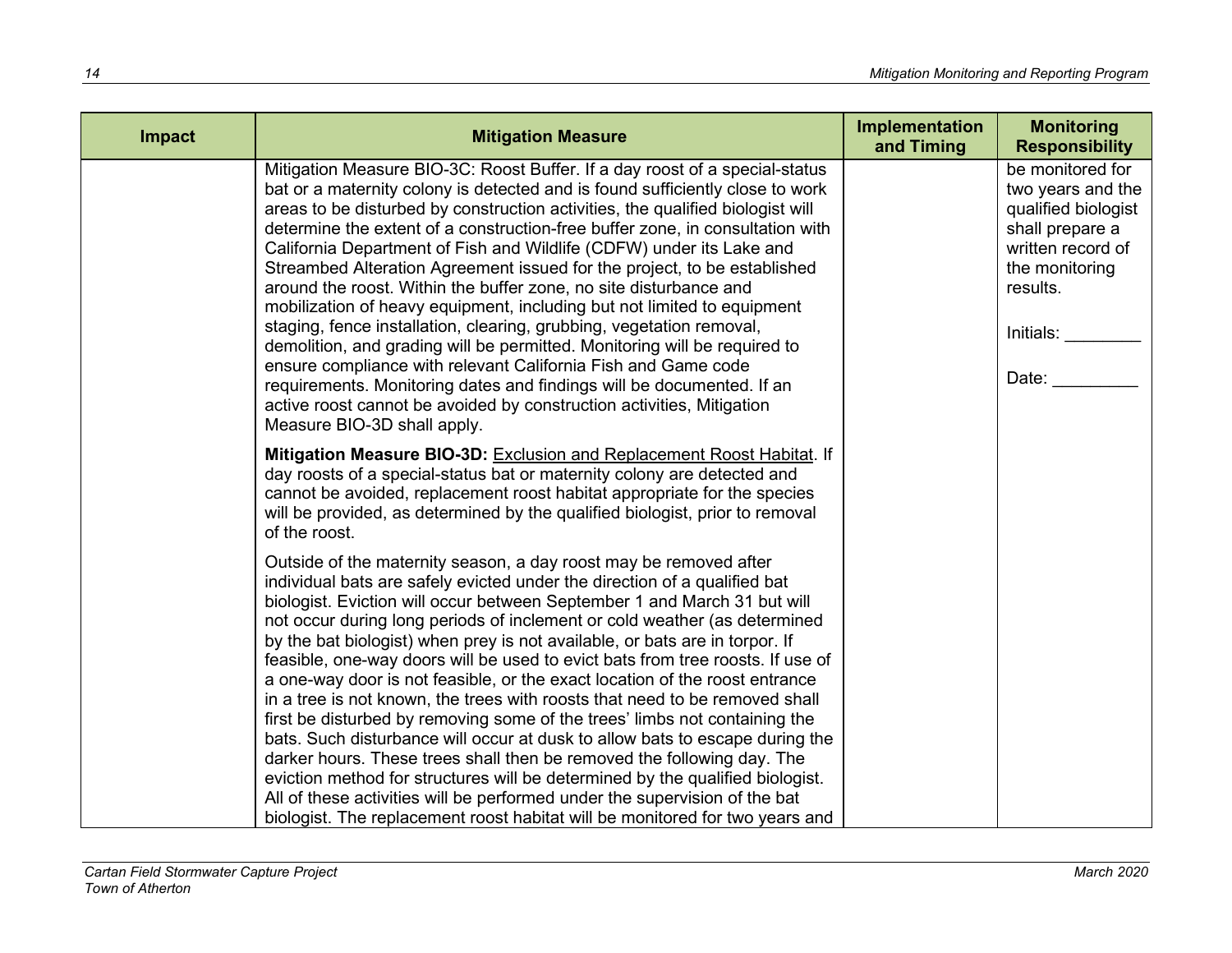| <b>Impact</b>                                                                         | <b>Mitigation Measure</b>                                                                                                                                                                                                                                                                                                                                                                                                                                                                                                                                                                                                                                                                                                                                                                                                                                                                                                                                                                                                                                                                                                                                                                                                                                                                                                                                                                                                                            | Implementation<br>and Timing                                                         | <b>Monitoring</b><br><b>Responsibility</b>                                                                                                                                                                                                                                                                                                  |
|---------------------------------------------------------------------------------------|------------------------------------------------------------------------------------------------------------------------------------------------------------------------------------------------------------------------------------------------------------------------------------------------------------------------------------------------------------------------------------------------------------------------------------------------------------------------------------------------------------------------------------------------------------------------------------------------------------------------------------------------------------------------------------------------------------------------------------------------------------------------------------------------------------------------------------------------------------------------------------------------------------------------------------------------------------------------------------------------------------------------------------------------------------------------------------------------------------------------------------------------------------------------------------------------------------------------------------------------------------------------------------------------------------------------------------------------------------------------------------------------------------------------------------------------------|--------------------------------------------------------------------------------------|---------------------------------------------------------------------------------------------------------------------------------------------------------------------------------------------------------------------------------------------------------------------------------------------------------------------------------------------|
|                                                                                       | the criteria for success will be the occupancy of the replacement roost<br>structure. If the roost structure is not occupied after two years, CDFW will<br>be consulted on what adaptive management measures will be<br>implemented. Monitoring dates and findings will be documented.                                                                                                                                                                                                                                                                                                                                                                                                                                                                                                                                                                                                                                                                                                                                                                                                                                                                                                                                                                                                                                                                                                                                                               |                                                                                      |                                                                                                                                                                                                                                                                                                                                             |
| Impact BIO-4: The<br>proposed project will<br>temporarily impact<br>riparian habitat. | Mitigation Measure BIO-4A: Tree Protection. The contractor shall hand<br>trench near trees and cut roots as directed by a certified arborist. Trees<br>adjacent to the work area shall be protected with fencing or other<br>measures as directed by a certified arborist.                                                                                                                                                                                                                                                                                                                                                                                                                                                                                                                                                                                                                                                                                                                                                                                                                                                                                                                                                                                                                                                                                                                                                                           | Implementation:<br>The Town or its<br>contractor.<br><b>Timing: Pre-</b>             | <b>Monitoring: The</b><br>contractor will<br>install tree<br>protection                                                                                                                                                                                                                                                                     |
|                                                                                       | Mitigation Measure BIO-4B: Restoration. Upon completion of<br>construction, temporary impacts to riparian habitat adjacent to the channel<br>shall be restored in place at a 1:1 ratio through re-establishment of original<br>contours along the top of bank, decompaction of compacted soils where<br>necessary, and seeding with a native seed mix (as determined by a<br>qualified restoration ecologist). Use of invasive plant species, as defined by<br>the California Invasive Plant Council (Cal-IPC), is prohibited. To<br>compensate for the loss of one mature coast live oak the project will<br>replace the oak at a 3:1 mitigation ratio with 15-gallon coast live oak<br>plantings along the top of Atherton Channel. Seeding with a native seed<br>mix and the installation of the oak plantings shall be performed by a<br>qualified revegetation contractor under the supervision of a qualified<br>restoration ecologist. Plant and irrigation maintenance, including weeding<br>(including the planting sites and invasive plant species as noted below),<br>pruning and irrigation system repair and adjustments, shall be conducted<br>by the revegetation contractor monthly for a period of two years to promote<br>plant health and vigor during the plant establishment period, unless<br>otherwise approved by a qualified restoration ecologist. Coast live oak<br>plantings that die in this period shall be replaced. | construction<br>phase,<br>construction<br>phase, and post-<br>construction<br>phase. | measures before<br>the start of<br>construction-<br>related activities<br>under the<br>supervision of a<br>qualified arborist.<br>A qualified<br>revegetation<br>contractor will<br>plant the oaks,<br>seed, and<br>perform any<br>needed<br>maintenance. A<br>qualified<br>restoration<br>ecologist will<br>prepare a<br>restoration plan, |
|                                                                                       | Temporary impact areas and the coast live oak plantings will be monitored<br>for two years and the criteria for success will be 75% vegetation cover or<br>more compared to pre-project conditions and no more than 5% cover of<br>Cal-IPC-rated moderate and high impact weed species (excluding Cal-IPC-<br>rated annual grasses). Both qualitative and quantitative measurements will                                                                                                                                                                                                                                                                                                                                                                                                                                                                                                                                                                                                                                                                                                                                                                                                                                                                                                                                                                                                                                                             |                                                                                      | monitor<br>restoration<br>success, and<br>implement<br>adaptive                                                                                                                                                                                                                                                                             |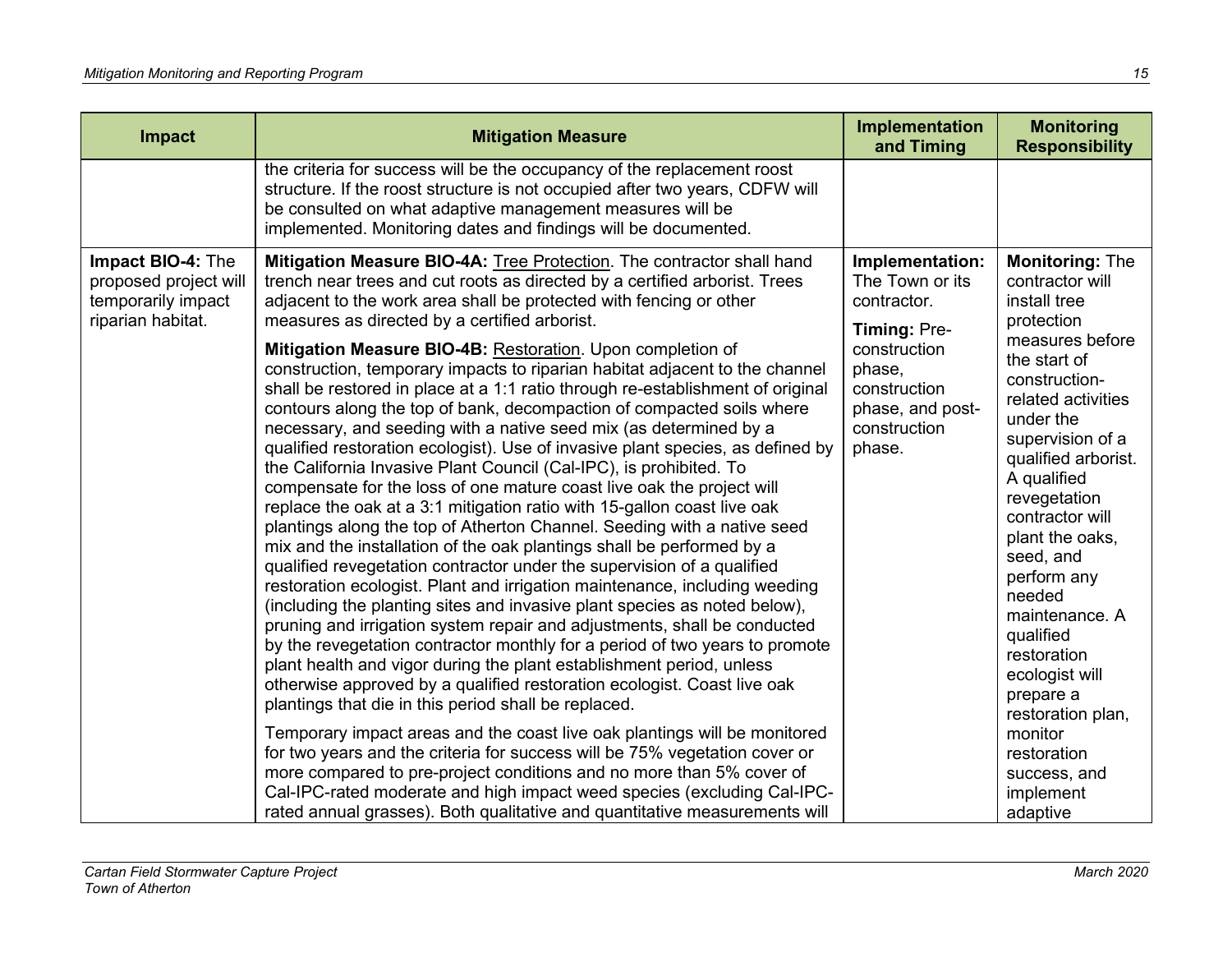| <b>Impact</b>                                                                                             | <b>Mitigation Measure</b>                                                                                                                                                                                                                                                                                                                                                                                                                                                                                                                                                                                                                                                                                                                                                                                                                                                                                                                                                                                                                                                                                                                                                                                                                                                                                                                                                                                                                                                                                                                                                     | Implementation<br>and Timing                                                                                                                               | <b>Monitoring</b><br><b>Responsibility</b>                                                                                                                                                                                                                                                                                                                                                                                                                                                         |
|-----------------------------------------------------------------------------------------------------------|-------------------------------------------------------------------------------------------------------------------------------------------------------------------------------------------------------------------------------------------------------------------------------------------------------------------------------------------------------------------------------------------------------------------------------------------------------------------------------------------------------------------------------------------------------------------------------------------------------------------------------------------------------------------------------------------------------------------------------------------------------------------------------------------------------------------------------------------------------------------------------------------------------------------------------------------------------------------------------------------------------------------------------------------------------------------------------------------------------------------------------------------------------------------------------------------------------------------------------------------------------------------------------------------------------------------------------------------------------------------------------------------------------------------------------------------------------------------------------------------------------------------------------------------------------------------------------|------------------------------------------------------------------------------------------------------------------------------------------------------------|----------------------------------------------------------------------------------------------------------------------------------------------------------------------------------------------------------------------------------------------------------------------------------------------------------------------------------------------------------------------------------------------------------------------------------------------------------------------------------------------------|
|                                                                                                           | be used to determine, on an annual basis, if the restoration area, including<br>target planting and native species recruitment, achieves the goals of<br>increasing the cover and diversity of riparian species and the habitat<br>functions and values of the riparian corridor. Additional planting/adaptive<br>management shall be recommended in each annual monitoring report if<br>necessary. If the target survival rate is not met after two years, monitoring<br>and adaptive management measures shall continue until restoration goals<br>are achieved. Monitoring and adaptive management measures will be<br>performed by a qualified restoration ecologist.                                                                                                                                                                                                                                                                                                                                                                                                                                                                                                                                                                                                                                                                                                                                                                                                                                                                                                     |                                                                                                                                                            | management<br>measures, if<br>needed.<br>Initials:<br>Date:                                                                                                                                                                                                                                                                                                                                                                                                                                        |
| Impact BIO-5: The<br>project could impact<br>water quality and<br>aquatic habitat in<br>Atherton Channel. | <b>Mitigation Measure BIO-5: Water Pollution Prevention. Project activities</b><br>have the potential to cause indirect impacts on jurisdictional waters to<br>changes in water quality. However, construction projects in California<br>causing land disturbances that are equal to one acre or greater must<br>comply with State requirements to control the discharge of stormwater<br>pollutants under the NPDES General Permit for Storm Water Discharges<br>Associated with Construction and Land Disturbance Activities<br>(Construction General Permit; Water Board Order No. 2009-0009-DWQ).<br>Prior to the start of construction/demolition, a Notice of Intent must be filed<br>with the State Water Board describing the project. A SWPPP must be<br>developed and maintained during the project and it must include the use of<br>BMPs to protect water quality until the site is stabilized. Standard permit<br>conditions under the Construction General Permit require that the applicant<br>utilize various measures including the following: on-site sediment control<br>best management practices, damp street sweeping, temporary cover of<br>disturbed land surfaces to control erosion during construction, and<br>utilization of stabilized construction entrances and/or wash racks, among<br>other factors.<br>A list of BMPs may include:<br>Work areas that are temporarily impacted will be restored with<br>respect to pre-existing contours and conditions, to the extent<br>feasible, upon completion of work. Restoration work including re- | Implementation:<br>By the Town or<br>its contractor.<br>Timing: Pre-<br>construction<br>phase,<br>Construction<br>phase and post-<br>construction<br>phase | <b>Monitoring: The</b><br>Town or its<br>contractor shall<br>develop a SWPP<br>and a hazardous<br>spill plan prior to<br>the start of<br>construction. The<br>contractor will be<br>responsible for<br>implementing the<br>SWPP for the<br>project.<br>Initials:<br>Date: and the part of the set of the set of the set of the set of the set of the set of the set of the set of the set of the set of the set of the set of the set of the set of the set of the set of the set of the set of th |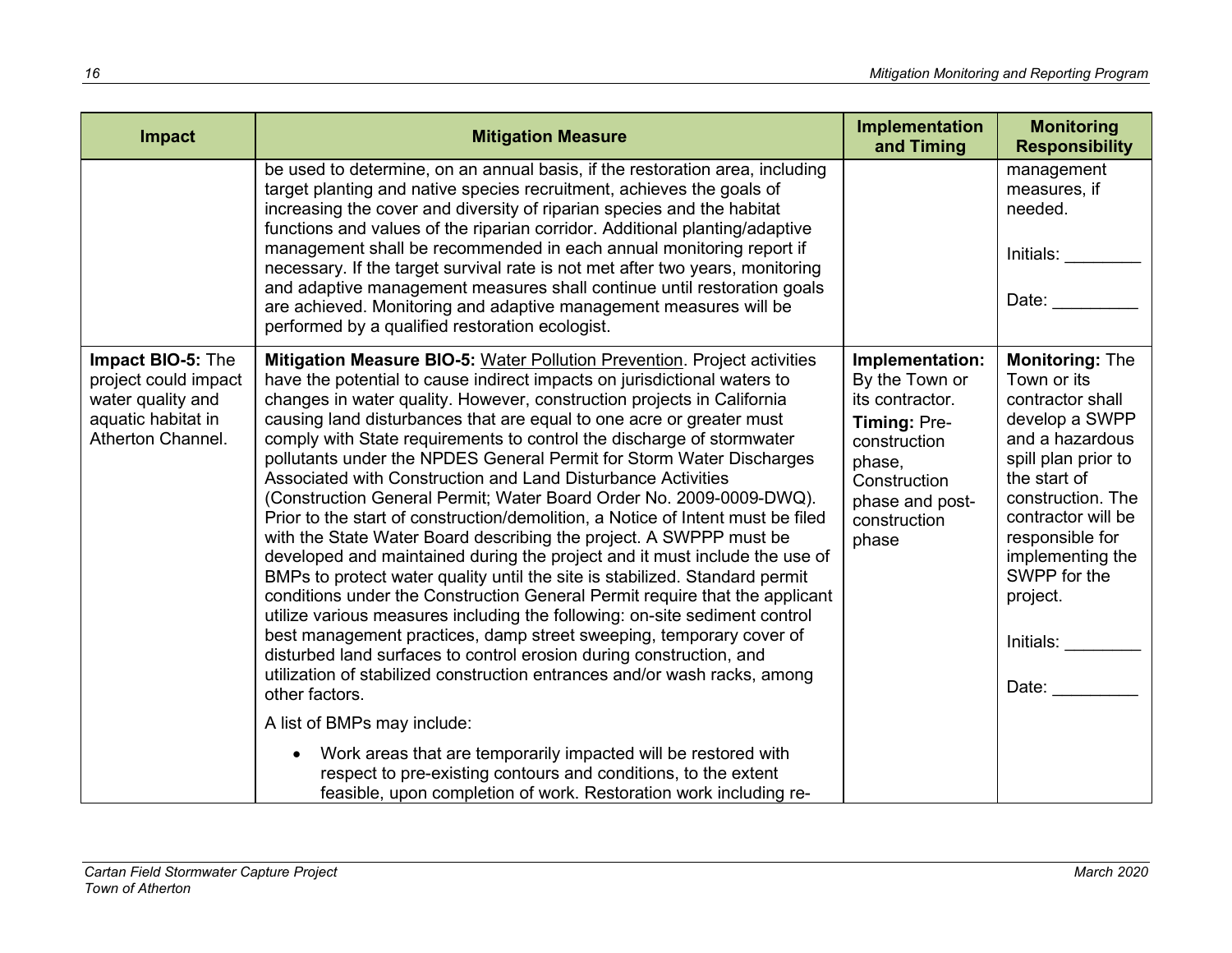| <b>Impact</b> | <b>Mitigation Measure</b>                                                                                                                                                                                                                                                                                                                                      | Implementation<br>and Timing | <b>Monitoring</b><br><b>Responsibility</b> |
|---------------|----------------------------------------------------------------------------------------------------------------------------------------------------------------------------------------------------------------------------------------------------------------------------------------------------------------------------------------------------------------|------------------------------|--------------------------------------------|
|               | vegetation and soil stabilization will be evaluated upon completion<br>of work and performed, as needed.                                                                                                                                                                                                                                                       |                              |                                            |
|               | Store, handle, and dispose of construction materials and wastes<br>$\bullet$<br>properly, so as to prevent their contact with stormwater.                                                                                                                                                                                                                      |                              |                                            |
|               | Control and prevent the discharge of all potential pollutants,<br>including solid wastes, paints, concrete, petroleum products,<br>chemicals, wash water or sediment and non-stormwater discharges<br>to storm drains and water courses.                                                                                                                       |                              |                                            |
|               | Avoid cleaning, fueling, or maintaining vehicles on site, except in a<br>designated area in which run-off is contained and treated.                                                                                                                                                                                                                            |                              |                                            |
|               | Perform clearing and earth moving activities during dry weather to<br>the maximum extent practical.                                                                                                                                                                                                                                                            |                              |                                            |
|               | Remove spoils promptly and avoid stockpiling of fill materials when<br>$\bullet$<br>rain is forecast. Cover soil stockpiles and other materials with a tarp<br>or other waterproof material during qualifying rain events.                                                                                                                                     |                              |                                            |
|               | Trash and construction related solid wastes must be deposited into<br>a covered receptacle to prevent contamination and dispersal by<br>wind.                                                                                                                                                                                                                  |                              |                                            |
|               | In the event of rain, all grading work is to cease immediately.                                                                                                                                                                                                                                                                                                |                              |                                            |
|               | Implement an erosion control plan during the wet season (October<br>15 through April 15), including, at a minimum, the following:                                                                                                                                                                                                                              |                              |                                            |
|               | During the rainy season, all paved areas will be kept clear of<br>$\circ$<br>earth material and debris.<br>Inlet protection will be installed at open inlets to prevent<br>$\circ$<br>sediment from entering the storm drain system.<br>Straw rolls will be placed at the toe of slopes, and along the<br>$\circ$<br>down slope perimeter of the project area. |                              |                                            |
|               | A hazardous spill plan will be developed prior to construction. The plan will<br>describe what actions will be taken in the event of a spill. The plan will also                                                                                                                                                                                               |                              |                                            |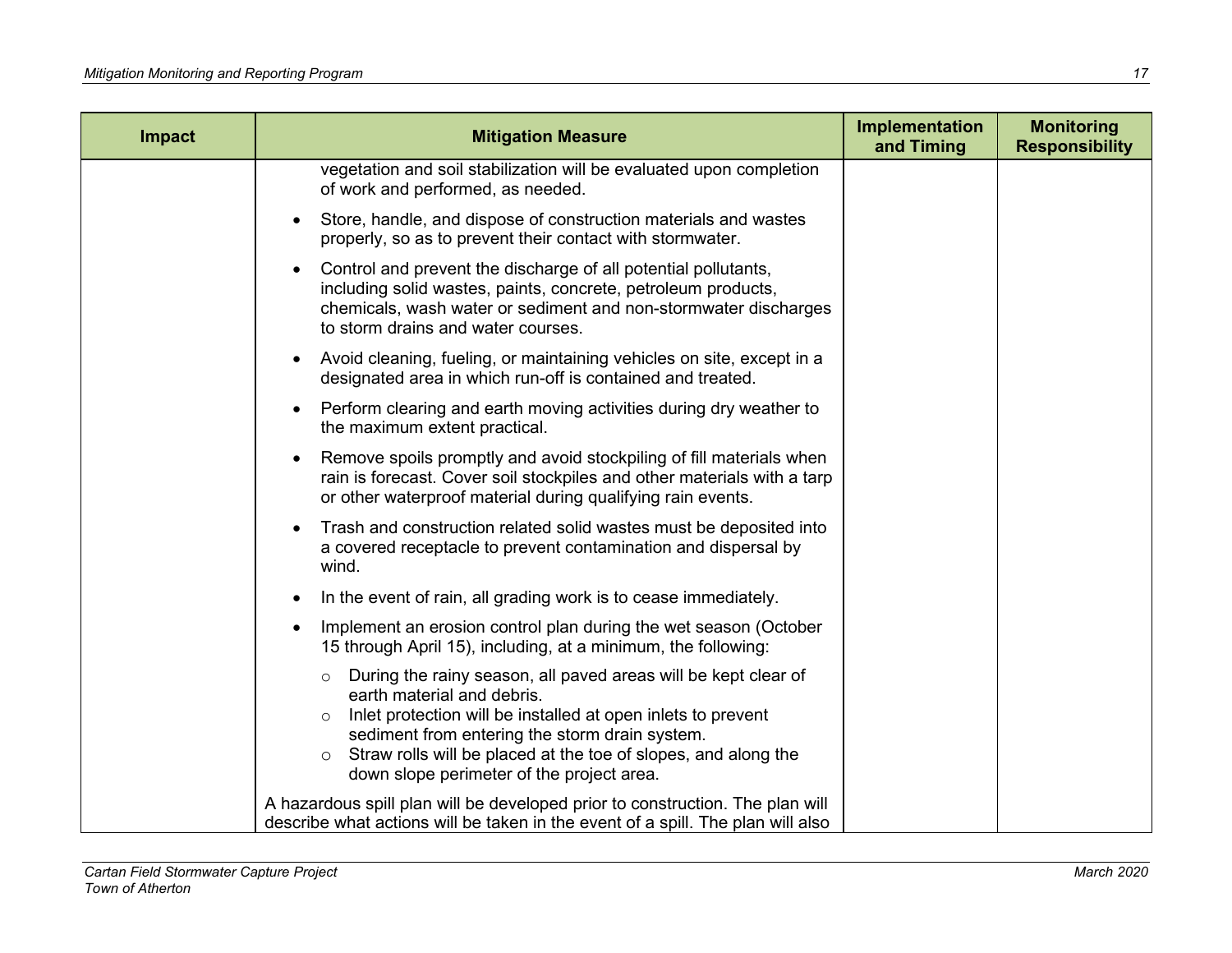| <b>Impact</b>                                                                                                                                                                      | <b>Mitigation Measure</b>                                                                                                                                                                                                                                                                                                                                                                                                                                                                                                                                                                                                                                                                                                                                                                                                                                 | Implementation<br>and Timing                                                                                                                                                                                           | <b>Monitoring</b><br><b>Responsibility</b>                                                                                                                                                |
|------------------------------------------------------------------------------------------------------------------------------------------------------------------------------------|-----------------------------------------------------------------------------------------------------------------------------------------------------------------------------------------------------------------------------------------------------------------------------------------------------------------------------------------------------------------------------------------------------------------------------------------------------------------------------------------------------------------------------------------------------------------------------------------------------------------------------------------------------------------------------------------------------------------------------------------------------------------------------------------------------------------------------------------------------------|------------------------------------------------------------------------------------------------------------------------------------------------------------------------------------------------------------------------|-------------------------------------------------------------------------------------------------------------------------------------------------------------------------------------------|
|                                                                                                                                                                                    | incorporate preventative measures to be implemented, such as vehicle and<br>equipment staging, cleaning, maintenance, and refueling; and contaminant<br>(including fuel) management and storage. In the event of a contaminant<br>spill, work at the site will immediately cease until the contractor has<br>contained and mitigated the spill. The contractor will immediately prevent<br>further contamination and notify appropriate authorities and mitigate<br>damage as appropriate. Adequate spill containment materials, such as oil<br>diapers and hydrocarbon cleanup kits, shall be available on site at all<br>times. Containers for storage, transportation, and disposal of contaminated<br>absorbent materials will be provided in the project area.                                                                                       |                                                                                                                                                                                                                        |                                                                                                                                                                                           |
| Impact BIO-8: The<br>proposed project<br>includes the<br>removal of one<br>heritage oak tree.                                                                                      | Mitigation Measure BIO-8: The project would comply with the Town of<br>Atherton heritage tree ordinance and submit a heritage tree removal<br>application for the single heritage oak tree proposed to be removed. Also,<br>the project would comply with all other tree removal requirements imposed<br>by the Town, which may require replacement according to the discretion of<br>the Planning Commission. Typically, for each tree permitted to be removed<br>the project is required to plant three trees of a 15-gallon container size, or<br>two trees of a 24-inch box container size, or one tree of a 15-gallon<br>container size and one tree of a 36-inch container size, outside of the<br>building area but within the project site.                                                                                                       | Implementation:<br>By the Town.<br>Timing: Pre-<br>construction<br>phase.                                                                                                                                              | <b>Monitoring: The</b><br>Town shall<br>comply with the<br>requirements of<br>the tree removal<br>permit.<br>Initials:<br>Date:                                                           |
| Impact CUL-1:<br>Ground moving<br>activity below the<br>existing topsoil may<br>unearth previously<br>unidentified buried<br>cultural resources<br>during project<br>construction. | Mitigation Measure CUL-1: Prior to the beginning of construction, a<br>qualified professional archaeologist shall conduct a cultural resources<br>training session for construction crew members. Information shall be<br>provided to construction personnel about the legal requirements relating to<br>the discovery of buried cultural resources or buried human remains, as well<br>as information useful in identifying historic and prehistoric cultural material,<br>and the procedures to follow in the event that cultural resources or buried<br>human remains are encountered during project excavation.<br>In the event archaeological resources are unearthed during ground-<br>disturbing activities, all ground-disturbing activities on the site shall be<br>halted so that the find can be evaluated. Ground moving activities shall not | Implementation:<br>The Town and/or<br>its contractor(s)<br>shall implement<br>this measure in<br>the event<br>archaeological<br>resources are<br>unearthed.<br><b>Timing: During</b><br>all earth<br>disturbing phases | <b>Monitoring: An</b><br>archaeological<br>report, if<br>appropriate, will<br>be written<br>detailing all<br>archaeological<br>finds and<br>submitted to the<br>Town and the<br>Northwest |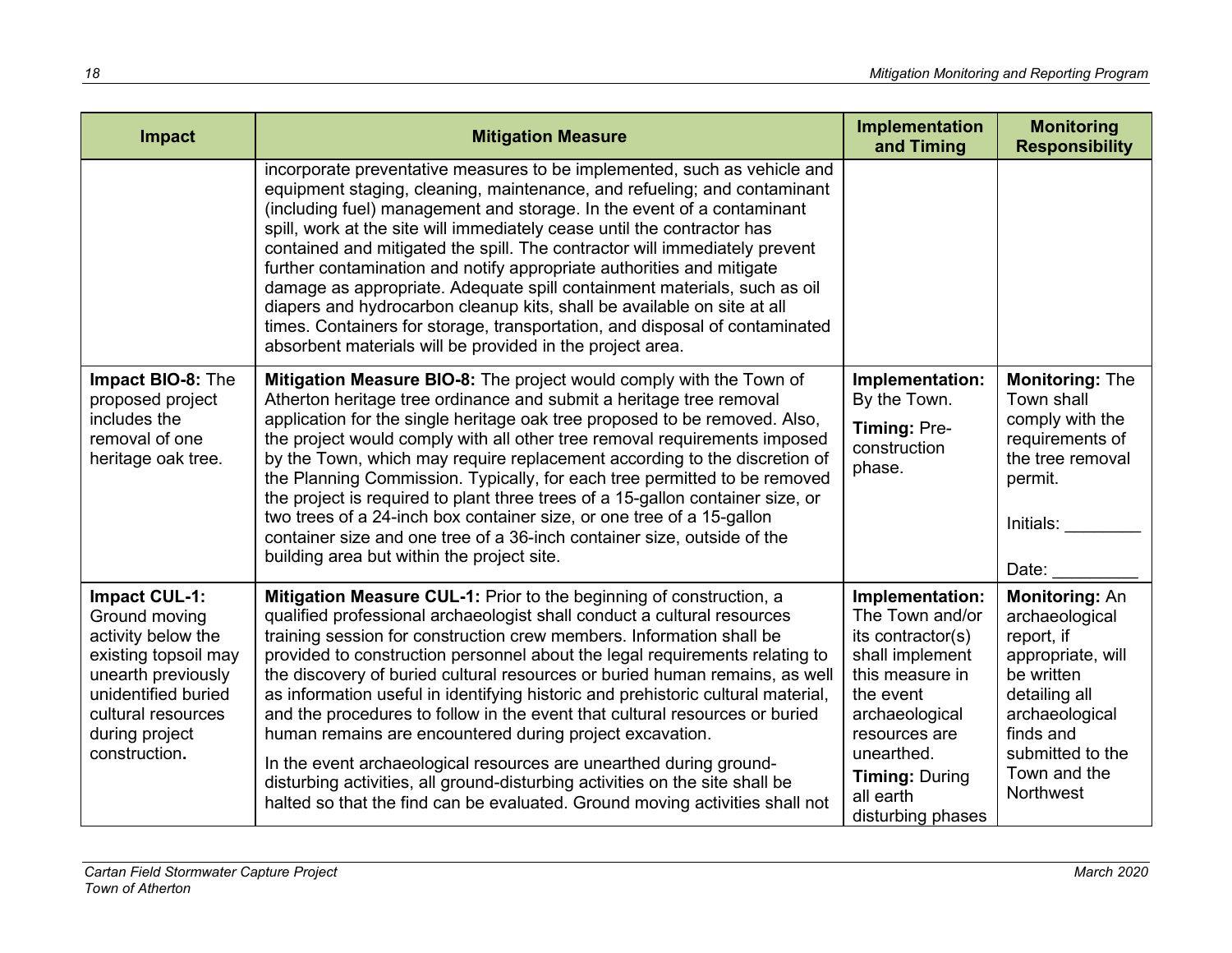| <b>Impact</b>                                                                                                                                   | <b>Mitigation Measure</b>                                                                                                                                                                                                                                                                                                                                                                                                                                                                                                                                          | <b>Implementation</b><br>and Timing                                                                                                            | <b>Monitoring</b><br><b>Responsibility</b>                                                                                     |
|-------------------------------------------------------------------------------------------------------------------------------------------------|--------------------------------------------------------------------------------------------------------------------------------------------------------------------------------------------------------------------------------------------------------------------------------------------------------------------------------------------------------------------------------------------------------------------------------------------------------------------------------------------------------------------------------------------------------------------|------------------------------------------------------------------------------------------------------------------------------------------------|--------------------------------------------------------------------------------------------------------------------------------|
|                                                                                                                                                 | be allowed to continue until a qualified archaeologist has examined the<br>newly discovered artifact(s) and has evaluated the area of the find.                                                                                                                                                                                                                                                                                                                                                                                                                    | of project<br>construction.                                                                                                                    | Information<br>Center.                                                                                                         |
|                                                                                                                                                 | All archaeological resources unearthed by project construction activities<br>shall be evaluated by a qualified professional archaeologist, who meets the<br>U.S. Secretary of the Interior's Professional Qualifications and Standards.<br>In anticipation of additional discoveries during construction, Archaeological<br>Sensitivity Training shall then be carried out by a qualified archaeologist for<br>all personnel who will engage in ground moving activities on the site.                                                                              |                                                                                                                                                | Initials:<br>Date:                                                                                                             |
|                                                                                                                                                 | It is possible for a lead agency to determine that an artifact is considered<br>significant to a local tribe, and thus considered a significant resource under<br>CEQA, even if it would not otherwise be considered significant under<br>CEQA. As such, all Native American artifacts (tribal finds) shall be<br>considered as a significant Tribal Cultural Resource, pursuant to PRC<br>21074 until the lead agency has enough evidence to make a determination<br>of significance.                                                                             |                                                                                                                                                |                                                                                                                                |
|                                                                                                                                                 | The Town shall coordinate with the archaeologist to develop an<br>appropriate treatment plan for the resources. The plan may include<br>implementation of archaeological data recovery excavations to address<br>treatment of the resource along with subsequent laboratory processing and<br>analysis. If appropriate, the archaeologist may introduce archaeological<br>monitoring on all or part of the site. An archaeological report will be written<br>detailing all archaeological finds and submitted to the Town and the<br>Northwest Information Center. |                                                                                                                                                |                                                                                                                                |
| <b>Impact CUL-2:</b><br>Ground moving<br>activity below the<br>existing topsoil may<br>disturb human<br>remains during<br>project construction. | <b>Mitigation Measure CUL-2:</b> In the event that human remains are<br>unearthed during ground-disturbing activities, Section 7050.5(b) of the<br>California Health and Safety code will be implemented. Section 7050.5(b)<br>states:<br>In the event of discovery or recognition of any human remains in any<br>location other than a dedicated cemetery, there shall be no further<br>excavation or disturbance of the site or any nearby area reasonably<br>suspected to overlie adjacent remains until the coroner of the county in                           | Implementation:<br>The Town and/or<br>its contractor(s)<br>shall implement<br>this measure in<br>the event human<br>remains are<br>discovered. | <b>Monitoring: The</b><br><b>County Coroner</b><br>will detail the<br>findings in a<br>coroner's report.<br>Initials:<br>Date: |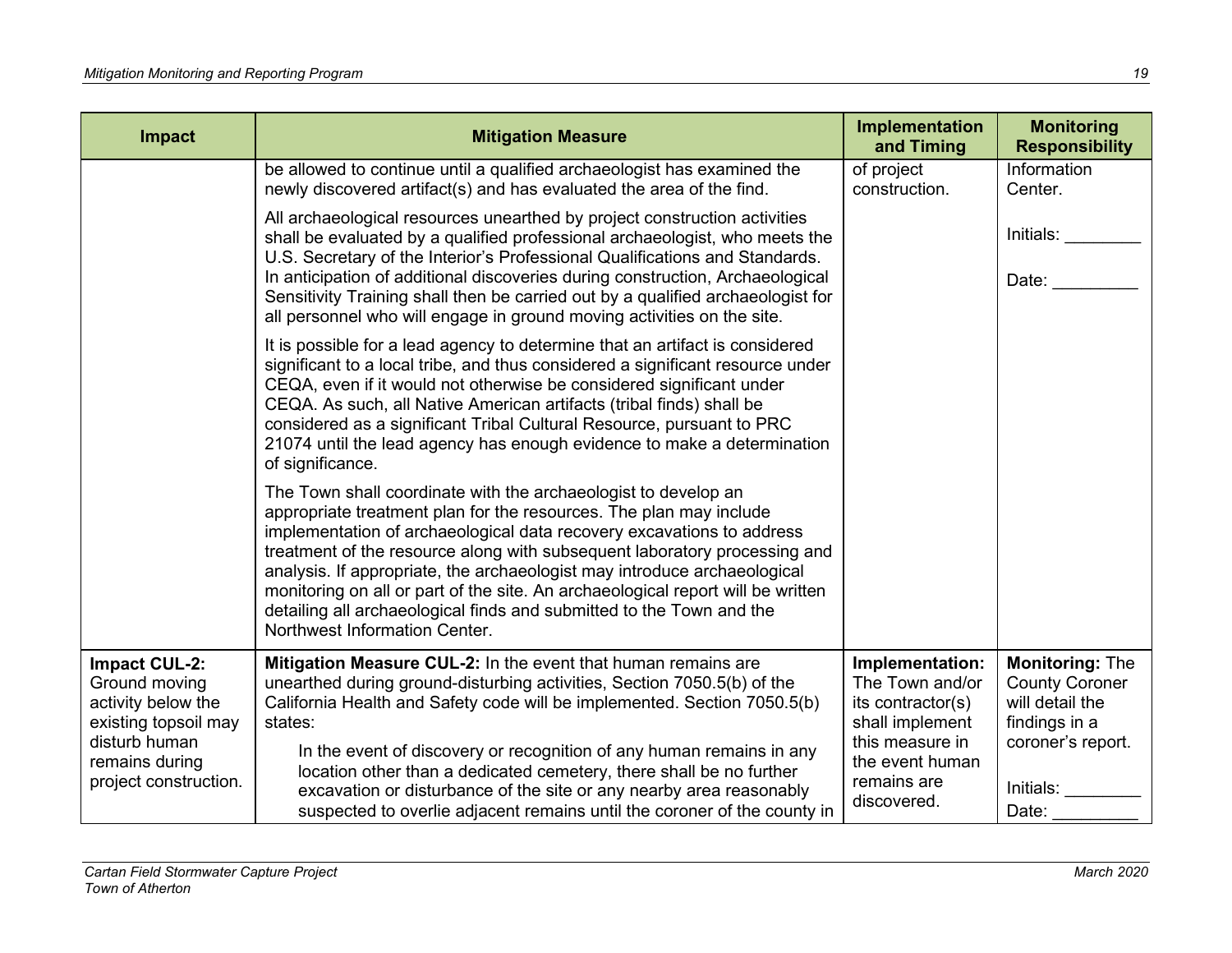| <b>Impact</b>                                                                                                                                        | <b>Mitigation Measure</b>                                                                                                                                                                                                                                                                                                                                                                                                                                                                                                                                                                                                                                                                                                                                                                                                                                                                                                                                                                                                                                                                                                                                                                                                                                               | Implementation<br>and Timing                                                                                                                                                                                                                                             | <b>Monitoring</b><br><b>Responsibility</b>                                                                                                                                                                          |
|------------------------------------------------------------------------------------------------------------------------------------------------------|-------------------------------------------------------------------------------------------------------------------------------------------------------------------------------------------------------------------------------------------------------------------------------------------------------------------------------------------------------------------------------------------------------------------------------------------------------------------------------------------------------------------------------------------------------------------------------------------------------------------------------------------------------------------------------------------------------------------------------------------------------------------------------------------------------------------------------------------------------------------------------------------------------------------------------------------------------------------------------------------------------------------------------------------------------------------------------------------------------------------------------------------------------------------------------------------------------------------------------------------------------------------------|--------------------------------------------------------------------------------------------------------------------------------------------------------------------------------------------------------------------------------------------------------------------------|---------------------------------------------------------------------------------------------------------------------------------------------------------------------------------------------------------------------|
|                                                                                                                                                      | which the human remains are discovered has determined, in<br>accordance with Chapter 10 (commencing with Section 27460) of Part<br>3 of Division 2 of Title 3 of the Government Code, that the remains are<br>not subject to the provisions of Section 27492 of the Government<br>Code or any other related provisions of law concerning investigation of<br>the circumstances, manner and cause of death, and the<br>recommendations concerning treatment and disposition of the human<br>remains have been made to the person responsible for the excavation,<br>or to his or her authorized representative, in the manner provided in<br>Section 5097.98 of the Public Resources Code.                                                                                                                                                                                                                                                                                                                                                                                                                                                                                                                                                                               | <b>Timing: During</b><br>all earth<br>disturbing phases<br>of project<br>construction.                                                                                                                                                                                   |                                                                                                                                                                                                                     |
|                                                                                                                                                      | The County Coroner, upon recognizing the remains as being of Native<br>American origin, is responsible to contact the Native American Heritage<br>Commission (NAHC) within 24 hours. The Commission has various powers<br>and duties, including the appointment of a Most Likely Descendant (MLD)<br>to the project. The MLD, or in lieu of the MLD, the NAHC, has the<br>responsibility to provide guidance as to the ultimate disposition of any<br>Native American remains.                                                                                                                                                                                                                                                                                                                                                                                                                                                                                                                                                                                                                                                                                                                                                                                          |                                                                                                                                                                                                                                                                          |                                                                                                                                                                                                                     |
| Impact NOI-1:<br>Construction<br>activities near Peery<br>Stables could result<br>in groundborne<br>vibration that could<br>affect Peery<br>Stables. | Mitigation Measure NOI-1: Prior to project construction, the Town shall<br>erect fencing around Perry Stables. The fencing shall be established at a<br>distance no less than 25 feet from the structure and be maintained<br>throughput the duration of construction activities. If at any time heavy-duty<br>construction equipment is required to operate within 25 feet of Perry<br>Stables (e.g., for earth moving activities associated with the excavation of<br>the discharge line, diversion pipe, or Atherton Chanel in-steam alteration),<br>the fencing shall be reestablished at a distance closer to Perry Stables that<br>will not interfere with the earth moving activity. Any heavy-duty, off-road<br>equipment used for earth-moving activities within 25 feet of Perry Stables<br>shall be subject to groundborne vibration monitoring using a seismograph<br>installed near the structure façade closest to the earth moving activity<br>being undertaken. If at any time during earth moving activities the<br>seismograph monitors a vibration level at or in excess of Caltrans transient<br>vibration threshold of 0.12 in/sec PPV, earth moving activities shall cease<br>until another form of excavation that does not generate groundborne | Implementation:<br>The Town shall<br>implement this<br>measure prior to<br>project<br>construction,<br>maintain the<br>buffered fence<br>throughout<br>project<br>construction, and<br>require a report<br>be prepared by<br>the<br>individual(s)/com<br>pany conducting | <b>Monitoring: The</b><br>Town shall<br>ensure the fence<br>is in place prior to<br>earth moving<br>activities and<br>maintained<br>throughout the<br>duration of earth<br>moving activities.<br>Initials:<br>Date: |